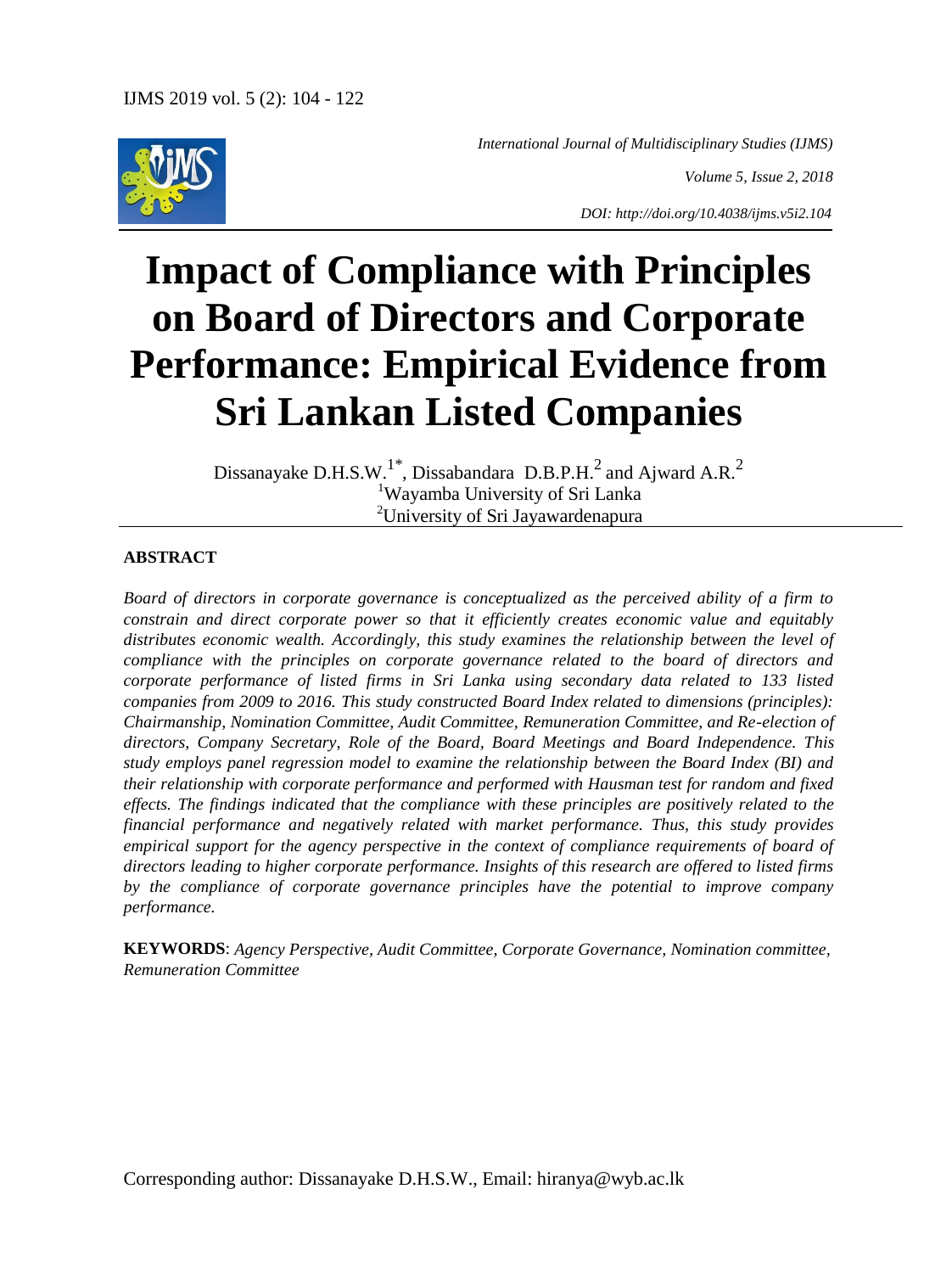## **1. INTRODUCTION**

Board of directors performs an imperative role in the governance structure of large organizations (Fama & Jenson 1983). The two main functions of the board are decision management and decision control according to the Agency theory. (Fama & Jenson 1983). The board of directors' acts as the formal association between the shareholders of the firm and the managers delegated with running the organization (Monks & Minow 1996). Hence, Fama and Jenson (1983) quoted board as "the apex of the firm"s decision control system", which Dalton et al. (1996) highlight that the board plays a key role in monitoring and controlling managers. Tricker (2015) elucidated four main roles of the board including discharging accountability, strategy formulation, supervising executive activities and policy making.

The corporate governance codes could be considered as implicit portrayals of the insights from the agency theory, which has encouraged firms to strengthen the monitoring capacity of their boards. Cadbury, OECD (1999) defined corporate governance as "the system by which business corporations are directed and controlled" and the Financial Reporting Council (2016, p.1) suggests "Boards of directors are responsible for the governance of their companies". Accordingly, Cadbury Code obliquely portrayal on the discernments from Agency Theory has stimulated firms to fortify monitoring capacity of boards. This is to be accomplished by establishing CEO-Chair duality and by encouraging independence of the board and its key monitoring committees among other recommendations (Cadbury 1992).

Hence, theoretically, greater compliance with board-related corporate governance requirements should be accompanied with reduced agency problems, and hence greater operating performance and firm value (Adams, Hermalin, & Weisbach 2010, Renders, Gaeremynck, & Sercu 2010). It is noted that studies examining the governance–performance link based on individual governance mechanisms have found mixed results (Vafeas & Theodorou 1998, Weir et al. 2002, Agrawal & Knoeber 1996, Bhagat & Black 1999).

There have been numerous studies on Corporate Governance related to role of board of directors but Carvor (2010) argues that universally applicability of the findings and conclusions of those studies is debatable owing to various contextual causes concerning to research settings political stability, cultural backgrounds and institutional constraints. Specifically, developing countries issues related to board of directors is different from developed economies due to different contextual settings. Van et al. (2012) found that no direct relationship between board of directors and performance in Asian firms. Further they found that board attributes that are held to typify good governance practices are not exhibited in Asian firms.

Further, in the Sri Lankan context, corporate governance principles had been increasingly pronounced in the recent past and the revised and expanded code of best practice on corporate governance was issued in 2017. Despite significant efforts to establish a sound regulatory framework for corporate governance in Sri Lanka, studies on corporate governance practices at the firm level and their effects on firm performance is not sufficient with recent data. Accordingly, based on the above discussion, the main research objective in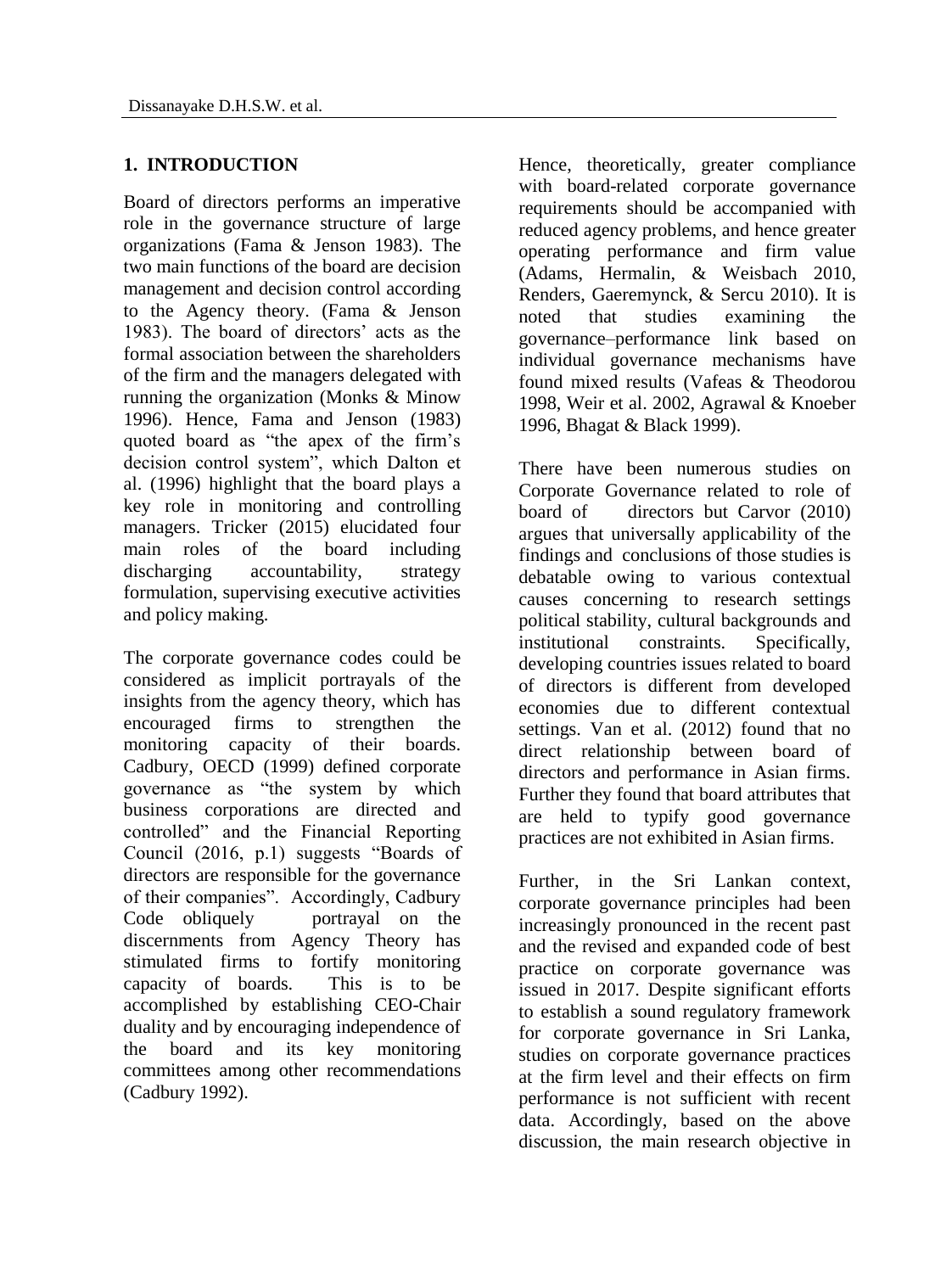this study is to examine the relationship between the level of compliance with corporate governance principles related to board of directors and corporate performance of the listed companies in Sri Lanka.

This paper is organized as follows. The next section reviews relevant literature and formulate hypothesis; section 3 describes the data and research method deployed in addressing the aforementioned research issue. Section 4 discusses the analysis of the study, and finally the paper ends with discussion and conclusion.

#### **2. BACKGROUND/LITERATURE SURVEY**

This section examines the extant literature related to the board of directors and performance and the relationship between<br>different board dimensions and board dimensions and performance and the hypothesis developed in accordance with the empirical literature.

# **2.1 Board Independence and Firm Performance**

Board independence is represented by nonexecutive directors in the board. The primary responsibility for board oversight reposes with the independent non-executive directors (Fama & Jenson 1983). There are two conflicting theoretical groundworks used to explain this problem and its subsequent impact on firm performance, i.e., the agency theory (Fama 1980 Fama & Jensen 1983, Jensen & Meckling 1976) and the stewardship theory (Davis, Schoorman & Donaldson 1997, Donaldson 1990a, 1990b, Donaldson & Davis 1991). Agency theorists argue that there is an inescapable conflict between parties, such as principals and agents. The independence of directors may enable boards to perform their oversight functions more effectively because such boards are considered to be independent (Finkelstein & Mooney, 2003). Consequently, agency theory proposes a positive relationship between board independence and firm performance (Boyd, 1995). On the other hand, the stewardship theory holds an optimistic view of human (managerial) behaviour, and dispute that agents are not essentially motivated by individual goals and that rather they are intrinsically reliable and not predisposed to embezzle corporate resources and are motivated to work in the interest of their principals and other stakeholders (Davis et al. 1997, Donaldson 1990a, 1990b, Donaldson & Davis 1991). Furthermore, this theory recommends that the optimal stewardship role can only be exercised when the board has the ultimate power and authority. Therefore, this theory suggests an inverse relationship between board independence and performance.

As in the case of above theoretical explanations, the empirical evidence related to the relationship between Board Independence and performance is also mixed. The results of the board<br>independence and performance is independence and performance is summarized in the Table 1 below.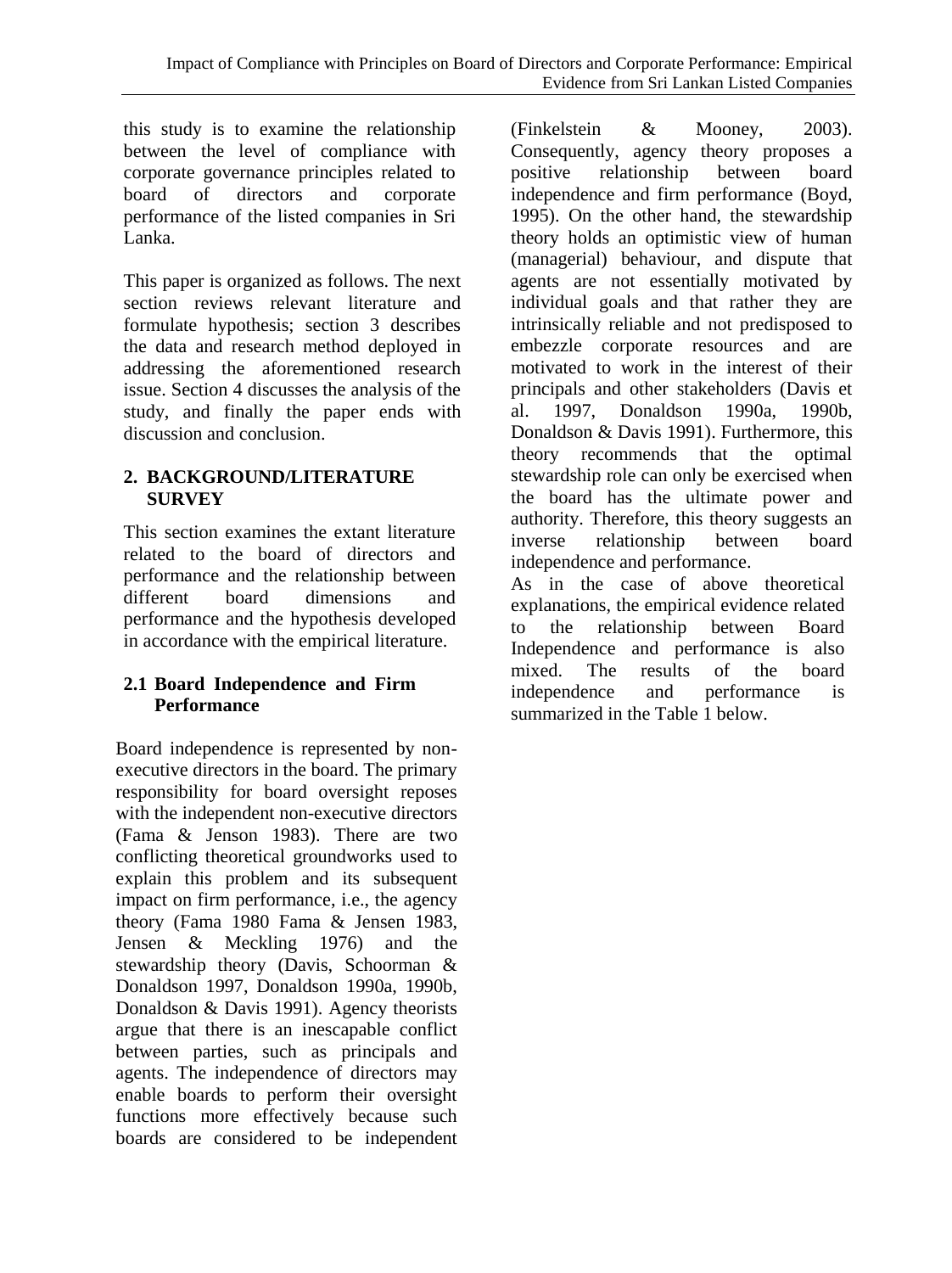| <b>Author</b>                                          | <b>Article</b>                                                                                                                                    | <b>Country</b>        | Relationship |
|--------------------------------------------------------|---------------------------------------------------------------------------------------------------------------------------------------------------|-----------------------|--------------|
| Pearce<br>$\&$<br>Zahra,<br>(1991)                     | The relative power of CEOs and boards<br>of directors: Associations with corporate<br>performance                                                 | <b>USA</b>            | Positive     |
| Ezzamel & Watson,<br>(1993)                            | Organizational<br>Form,<br>Ownership<br>Structure and Corporate Performance: A<br>Contextual Empirical Analysis of UK<br>Companies                | <b>UK</b>             | Positive     |
| Hossain, Prevost &<br>Roa, (2001)                      | Corporate Governance in New Zealand:<br>The effect of the 1993 Companies Act on<br>the relation between board composition<br>and firm performance | <b>New</b><br>Zealand | Positive     |
| Choi, Park & Yoo,<br>(2007)                            | The value of outside directors: Evidence<br>from corporate governance reform in<br>Korea                                                          | Korea                 | Positive     |
| Ireland<br>$\&$<br>Grace,<br>Dunstan(1995)             | composition,<br>Board<br>non-executive<br>directors' characteristics and corporate<br>financial performance                                       | Australia             | Negative     |
| Baysinger<br>$\&$<br>Butler(1985)                      | Corporate governance and the board of<br>directors: Performance effects of changes<br>in board composition                                        | <b>USA</b>            | Negative     |
| Black,<br><b>Bhagat</b><br>$\&$<br>(2002)              | The<br>non-correlation<br>board<br>between<br>independence<br>long-term<br>firm<br>and<br>performance                                             | <b>USA</b>            | Negative     |
| Chaganti,<br>Mahajan<br>& Sharma(1985);                | Corporate board size, composition and<br>corporate failures in retailing industry                                                                 | <b>USA</b>            | Negative     |
| Hermalin<br>$\&$<br>Weisbach, (2010)                   | The Role of Boards of Directors in<br>Corporate Governance: A Conceptual<br>Framework and Survey.                                                 | <b>USA</b>            | Negative     |
| Rechner<br>$\&$<br>Dalton(1986)                        | shareholder<br>composition and<br>Board<br>wealth: An empirical assessment                                                                        | <b>USA</b>            | Negative     |
| Yermack(1996)                                          | Higher market valuation of companies<br>with a small board of directors                                                                           | <b>USA</b>            | Negative     |
| Rashid, De Zoysa,<br>Rudkin,<br>Lodh<br>$\&$<br>(2010) | composition<br>Board<br>firm<br>and<br>performance: Evidence from Bangladesh                                                                      | Bangladesh            | Negative     |

**Table 1**: Literature related to the board independence

**Source:** Constructed by the Authors based on the literature

Accordingly, based on the above theoretical and empirical evidence the first hypothesis of this study could be established and stated as follows:

 $H<sub>1</sub>$ : There is a positive relationship between board independence and performance

#### **2.2 Board Chairman and Performance**

The empirical evidence related to the principles related to the board chairmanship and performance is mainly based on CEO duality. This means one person holds both chairman and CEO positions in a firm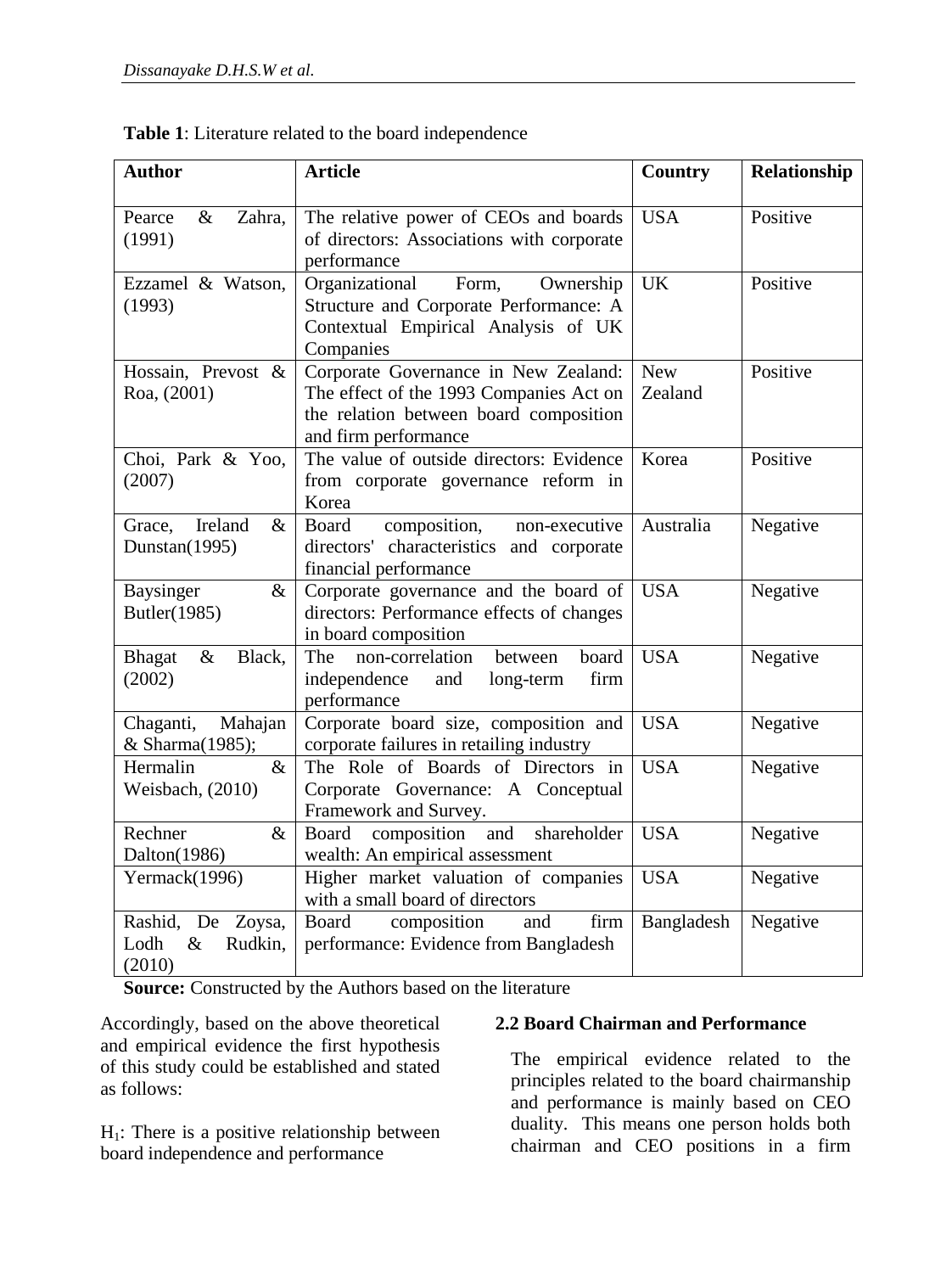(Boyd 1995). According to the Agency theory, separating two positions are desirable in order to reduce the potential conflicts of interest, but Stewardship theory suggests that integrating the two positions advocates that unequivocal authority and unique leadership power over the authorities.

As in the case of independence and firm performance, the empirical evidence related to the relationship between board independence and performance is also mixed. The results of the board independence and performance are summarized in the Table 2 below.

| <b>Author</b>      | <b>Article</b>                         | Country    | Relationship    |
|--------------------|----------------------------------------|------------|-----------------|
| Daily & Dalton     | The relationship between governance    | <b>USA</b> | No relationship |
| (1992)             | structure and corporate performance in |            |                 |
|                    | entrepreneurial firm                   |            |                 |
| Brickley<br>et al. | Leadership structure: Separating the   | <b>USA</b> | No relationship |
| (1997)             | CEO and chairman of the board          |            |                 |
| Sanda et<br>al.    | Corporate governance mechanisms and    | Nigeria    | Positive        |
| (2003)             | firm financial performance in Nigeria  |            |                 |
| Donaldson<br>and   | Boards and company performance $-$ USA |            | Negative        |
| David (1995)       | Research challenges the conventional   |            |                 |
|                    | wisdom                                 |            |                 |
| Azeez $(2015)$     | firm<br>Corporate<br>and<br>governance | Sri Lanka  | Negative        |
|                    | performance: evidence from Sri Lanka   |            |                 |

**Table 2:** Literature related the Chairman and Performance

**Source:** Constructed by the authors based on extant literature

Accordingly, based on the above discussion, the second hypothesis of this study could be established and indicated as follows:

 $H<sub>2</sub>$ : There is a positive relationship between corporate governance principles related to board chairmanship and firm performance

#### **Board Committees and Performance**

The recommendations of Cadbury (1992) suggest that the board"s monitoring role can further be improved by establishing oversight board committees which enable the directors" duties to be meticulously.

The empirical evidence related to the relationship between board committees and performance is also observed to be mixed. The results of the board committees and performance are summarized in the Table 3 below.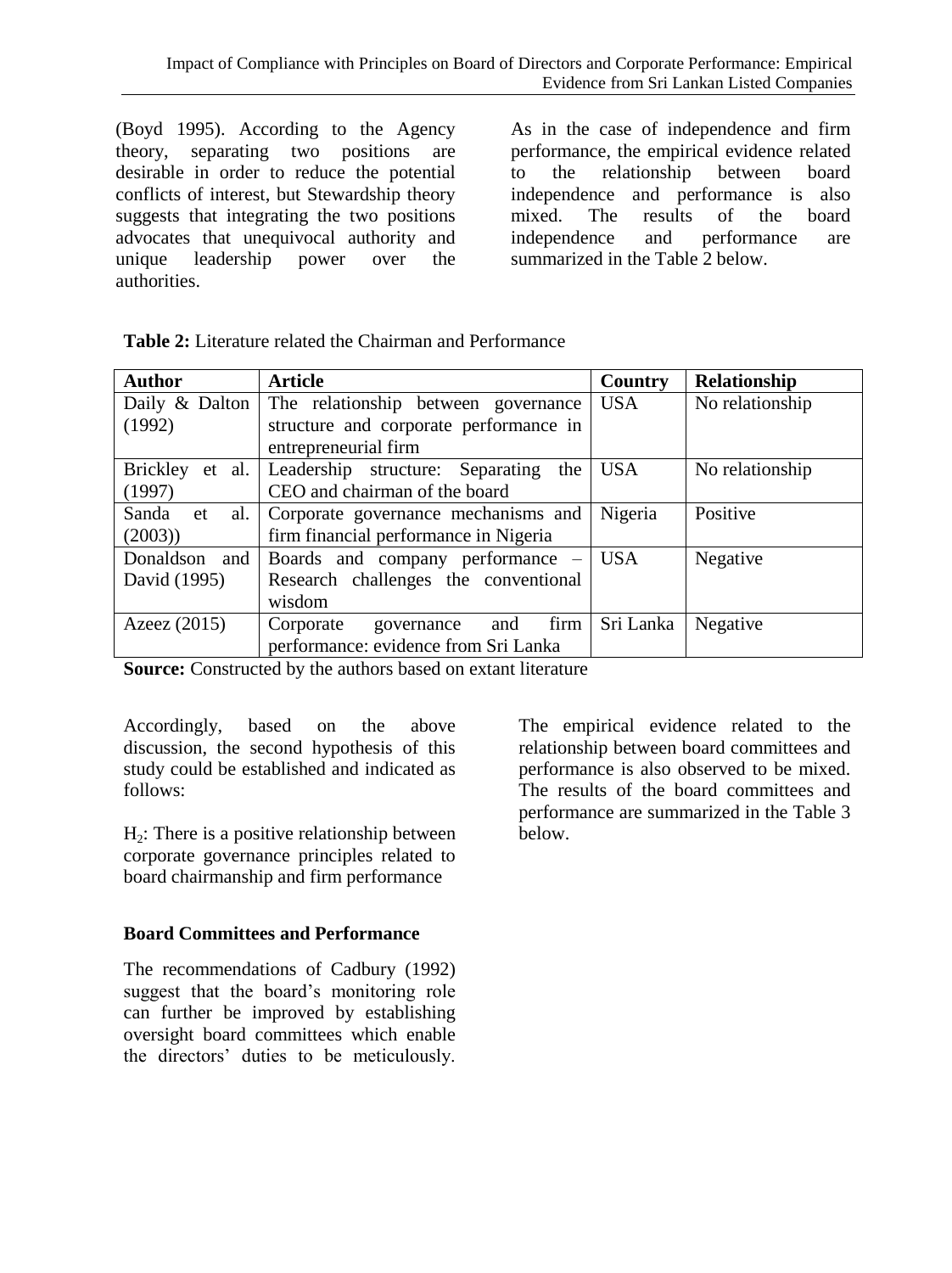| <b>Author</b>          | <b>Article</b>                                      | Country          | Relationship   |
|------------------------|-----------------------------------------------------|------------------|----------------|
| Dionne<br>and          | Risk management and corporate governance:           | <b>USA</b>       | Positive       |
| Triki (2005)           | The importance of independence and financial        |                  |                |
|                        | knowledge for the board and the audit               |                  |                |
|                        | committee                                           |                  |                |
| Hilman<br>al.<br>et    | Directors' multiple role identities, identification | <b>UK</b>        | Positive       |
| (2008)                 | and board monitoring and resource provision         |                  |                |
| Adjoud<br>et.al.       | The effect of board's quality on performance: A     | Canada           | Positive       |
| (2007)                 | study of Canadian firms.                            |                  |                |
| Klein (1998)           | Firm performance and<br>board<br>committee          | USA <sup>.</sup> | N <sub>0</sub> |
|                        | structure                                           |                  | relationship   |
| Vafeas<br>and          | The relationship between board structure and        | UK.              | N <sub>0</sub> |
| <b>Theodorou</b>       | firm performance in the UK                          |                  | relationship   |
| (1998)                 |                                                     |                  |                |
| <b>Dulewicz</b><br>and | Does the composition and practice of boards of   UK |                  | No             |
| Herbert $(2004)$       | bear any relationship to<br>directors<br>the        |                  | relationship   |
|                        | performance of their companies                      |                  |                |
| Mak<br>and             | Size really matters: Further evidence on the        | Singapore        | N <sub>o</sub> |
| Kusnadi (2005)         | negative relationship between board size and        |                  | relationship   |
|                        | firm value.                                         |                  |                |

**Table 3:** Literature related to Board Committees and Performance

**Source:** Constructed by the authors based on extant literature

Based on the above discussion, the third hypothesis of this study could be indicated as follows:

H3: There is a positive relationship between the presence of independent committees of the board and performance.

#### **2.3 Board Meeting Frequency and Performance**

According to the Resource Dependency theory, active board involvement is important to enhance performance (Hillmanet.al 2009). Jackling and Johl (2009) suggest that board meeting frequency is a main parameter to measure board activity. The board meeting is a medium set up for deliberations on key issues and matters amongst board members in order to make certain important decisions for the progress and growth of any organization. Board of directors hold more meetings results in increasing their

capacity to advise, control and ensure discipline in an organization, so as to improve corporate firm performance (Ntim  $&$  Osei 2011). Thus, this relationship is also supported by the Agency theory. Francis et al. (2012b) and Ntim and Osei (2011) suggest that when the board meets more frequently, this will increase their ability to effectively monitor, advice, scrutinize and create an atmosphere of discipline. Based on these arguments, the fourth hypothesis could be established and depicted as follows:

H4: There is a positive relationship between the board meeting frequency and firm performance.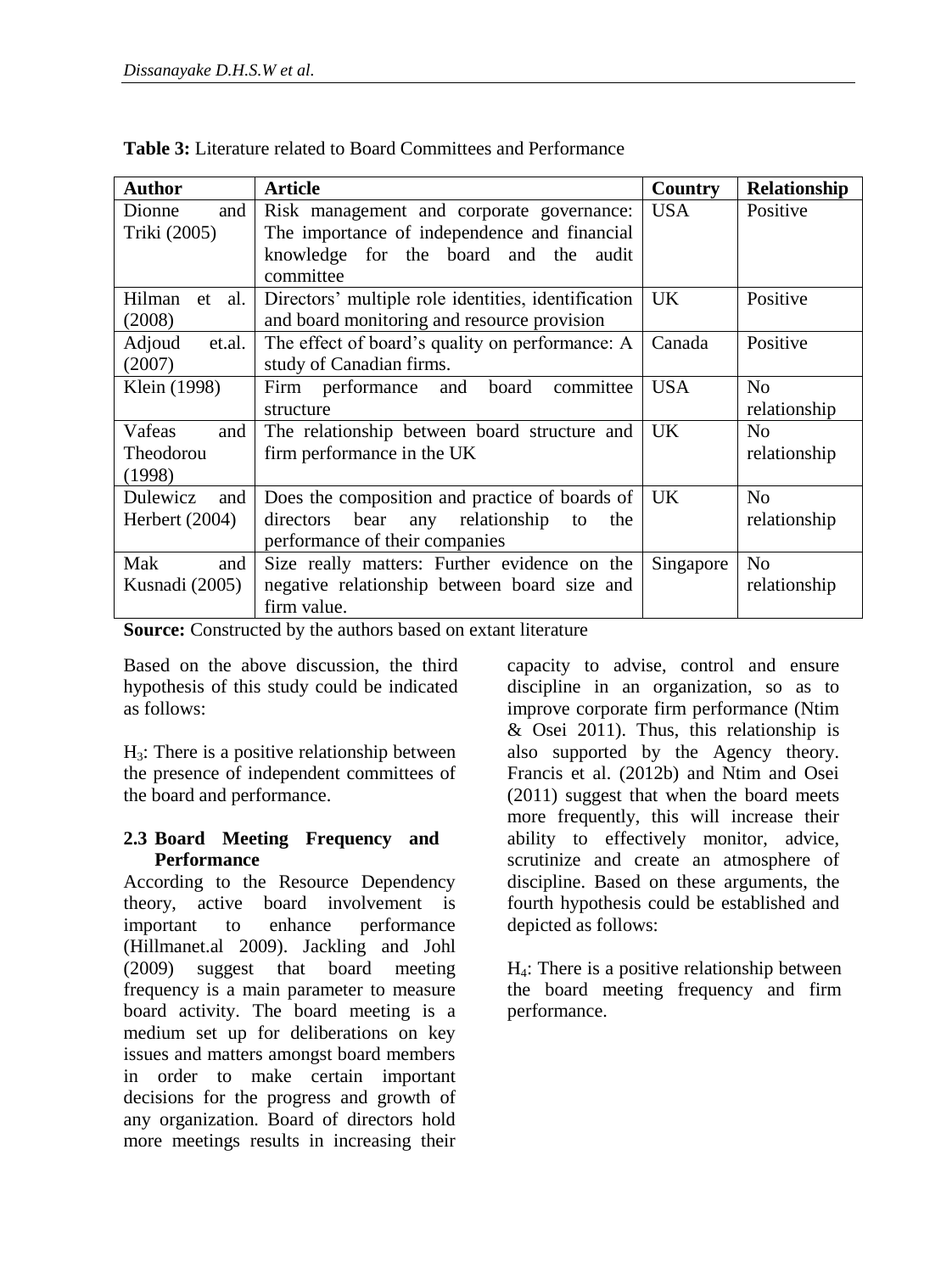#### **2.4 Overall Board Index and Performance**

Observation of extant literature indicates that there is a limited number of extant research that use the overall board related principles of corporate governance (i.e., in terms of a board index) in the world. Sahakuat and Grzegroz (2018) has found strong positive relationship between board index and performance. In their study, 13 dimensions of board governance principles are considered including principles related to CEO-Chair duality, Board Independence, Nomination Committee, Remuneration Committee and Audit Committee.

In the Sri Lankan context, Dissabandara (2010) has constructed Board Index using 14 dimensions including strategic direction, legal and ethical compliance, board meetings, board structure, external relations and board-staff roles in addition to sahakuat A. and Grzegroz T.(2018). Dissabandara(2010)study only measure the board index and the average compliance level of board index was 56.

Based on the above observations, this study hypothesizes that:

 $H<sub>5</sub>$ : There is a positive relationship between Board Governance Index and Performance

# **3. RESEARCH METHODOLOGY / MATERIALS AND METHODS**

This study examines the relationship between corporate governance principles related to the board and firm performance of listed companies in Sri Lanka. Thus, it is based on a positivist paradigm and uses a deductive reasoning in establishing the causes and effects of a thus social phenomenon (Hussey & Hussey 1997). The reasoning is deductive because the hypotheses are derived first, and then the related data will be collected later to

confirm or negate these established hypotheses. Bryman and Bell (2007) indicate that the deductive approach is related to quantitative research that follows objectivism, ontological realism and epistemological positivism. Gill and Johnson (2002) argued that the development of a conceptual and theoretical structure prior to its testing through empirical observation is needed in a deductive research method. As a result, quantitative data will be used as the evidence required for testing the hypotheses in this study.

The population for this study consists of public listed companies incorporated under the Companies Act No. 7 of 2007 and listed under the Colombo Stock Exchange [\(www.cse.lk\)](http://www.cse.lk/). The Colombo Stock Exchange comprises 295 companies representing 20 business sectors as at  $31<sup>st</sup>$ December 2016. This study would consider only the companies listed before 31/12/2009 and continued till December 2016.

This study used a stratified sampling method to select the sample of companies, whereby the population was divided into non-overlapping sub-populations based on the business sectors of the Colombo Stock Exchange. This sampling method is used to obtain a representative sample across the sectors listed on CSE. CSE classified listed companies under 20 sectors. The sample of 130 listed companies are selected based on the sector-wise highest market capitalization on thirty first December 2016. First, 150 companies were selected based on the highest market capitalization. Next the companies registered after 2009 has excluded from the sample. Second, in order to select a representative sample based on individual sectors, a minimum of five companies were identified from each sector which had higher market capitalization in the respective sectors. Table 4 depict the sample selection and representation of the total population.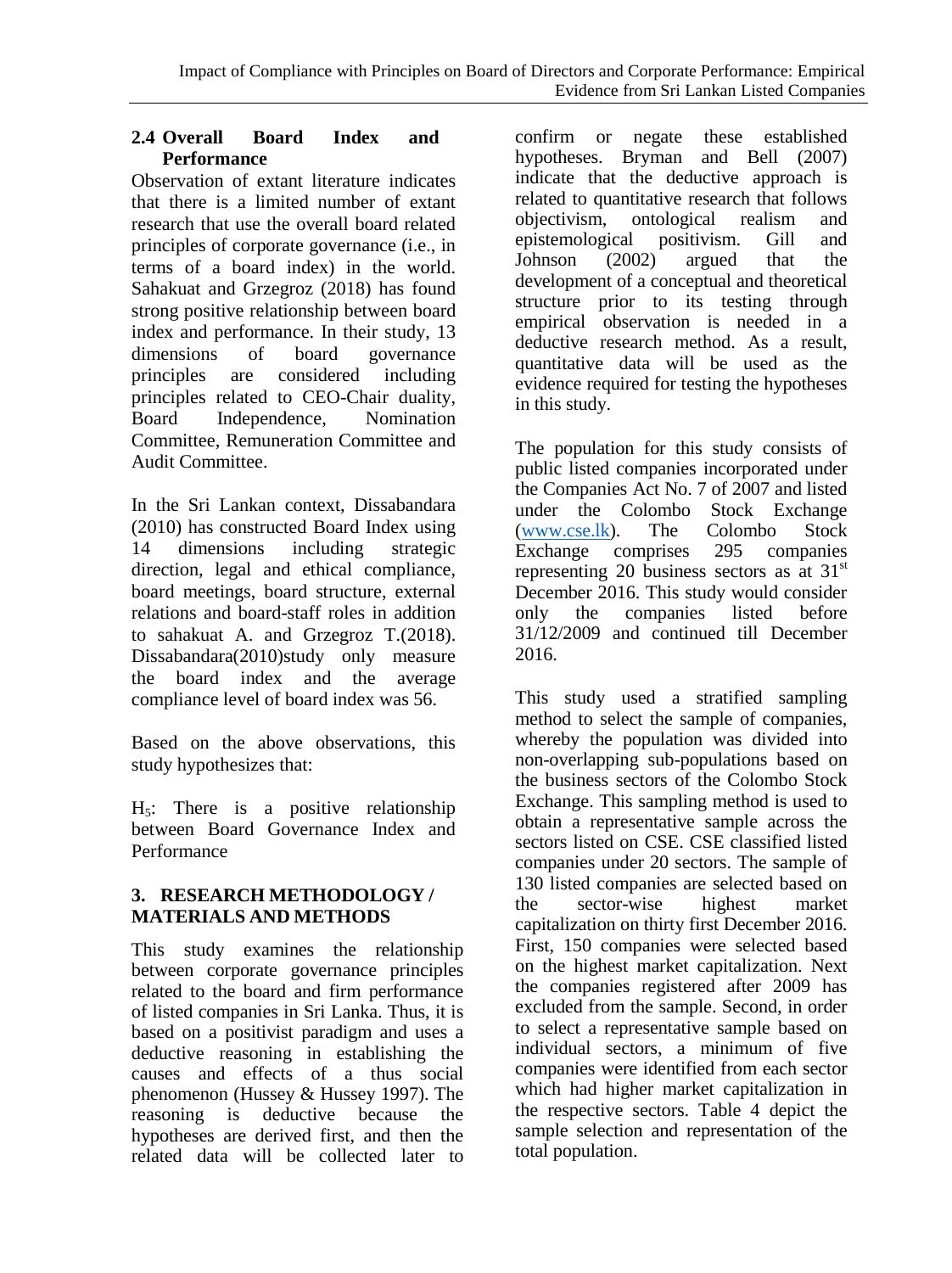#### **Table 4:** Final Sample

| <b>Sector</b>                     | <b>No of Companies</b><br>in CSE | Final<br><b>Sample</b> | <b>Representation from</b><br>the total population |
|-----------------------------------|----------------------------------|------------------------|----------------------------------------------------|
| <b>Bank finance and Assurance</b> | 60                               | 22                     | 36.67                                              |
| Beverage Food and Tobacco         | 21                               | 14                     | 66.67                                              |
| Chemicals and                     | 10                               | 5                      | 50                                                 |
| Pharmaceuticals                   |                                  |                        |                                                    |
| Construction and                  | $\overline{4}$                   | $\overline{2}$         | 50                                                 |
| Engineering                       |                                  |                        |                                                    |
| Diversified Holdings              | 19                               | 11                     | 57.89                                              |
| Foot wear and textiles            | 3                                | $\boldsymbol{0}$       | $\theta$                                           |
| Closed End                        | $\overline{0}$                   | $\boldsymbol{0}$       | $\theta$                                           |
| <b>Health Care</b>                | 6                                | 5                      | 83.33                                              |
| <b>Hotels and Travels</b>         | 37                               | 15                     | 40.54                                              |
| <b>Information and Technology</b> | $\overline{2}$                   | $\boldsymbol{0}$       | $\theta$                                           |
| Investments                       | 9                                | 5                      | 55.56                                              |
| Land and Property                 | 19                               | 7                      | 36.84                                              |
| Manufacturing                     | 37                               | 16                     | 43.24                                              |
| <b>Motors</b>                     | 6                                | 3                      | 50                                                 |
| Oil Palms                         | 5                                | 5                      | 100                                                |
| Plantations                       | 19                               | 5                      | 26.32                                              |
| Power and Energy                  | 8                                | 4                      | 50                                                 |
| Services                          | 8                                | 3                      | 37.5                                               |
| <b>Stores Supplies</b>            | $\overline{4}$                   | 4                      | 100                                                |
| Telecommunication                 | $\overline{2}$                   | $\overline{2}$         | 100                                                |
| Trading                           | 8                                | 5                      | 62.5                                               |
|                                   | 287                              | 133                    | 46.34                                              |

**Source:** Constructed by the Authors

The data required for the study was secured via secondary data. The information with regard to governance variables were obtained through the corporate governance information provided in each annual report, which were downloaded from the CSE website. Data for the alternative dependent variables such as ROA and ROE were collected through the financial statements of each annual report. Stock market information was obtained via the CSE website and databases.

The operationalization of the other variables is indicated in Table 5 below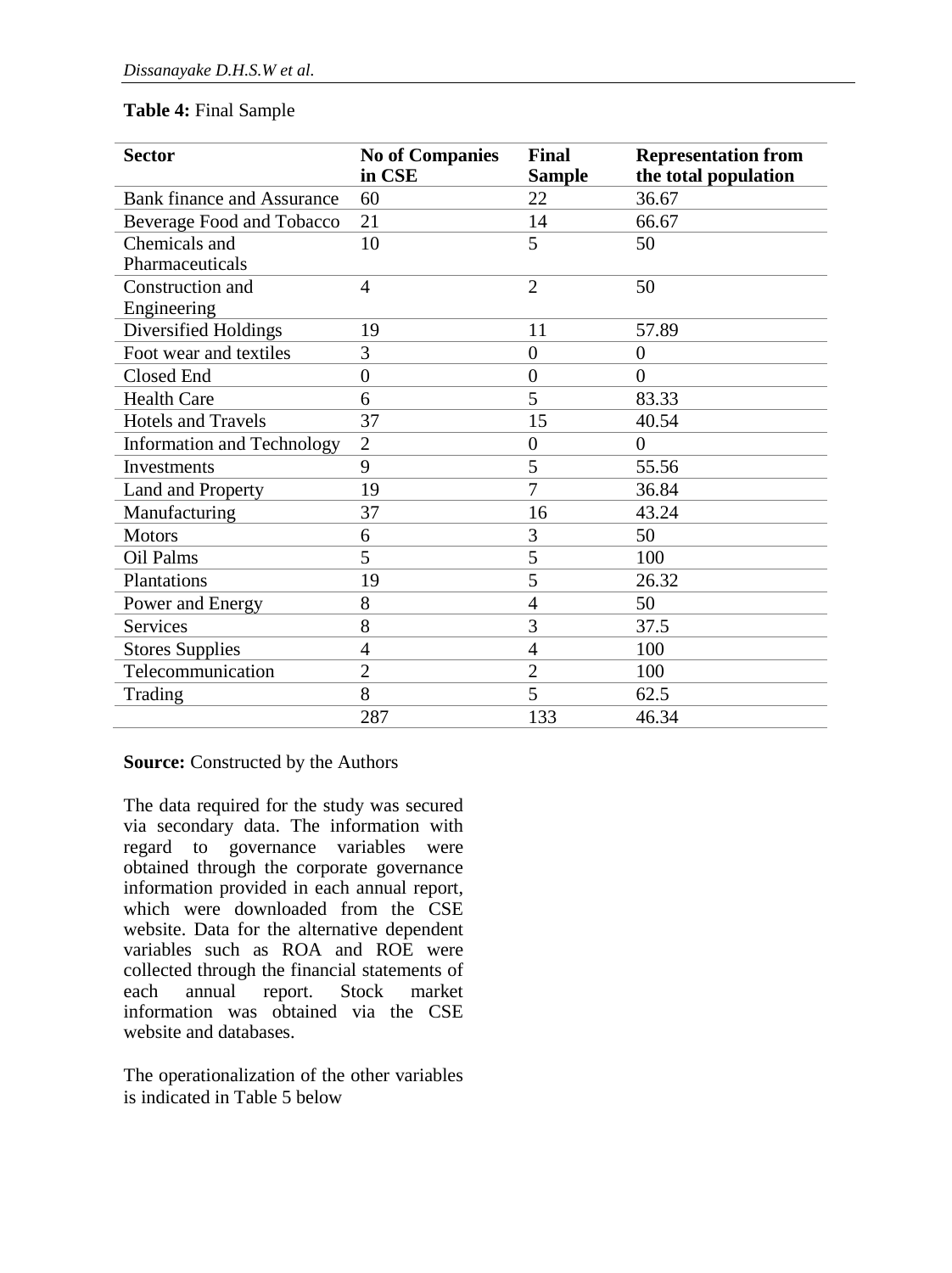| Variable*           | Denotation  | <b>Measures</b>                                                                                            | Articles used this variables                                                    |
|---------------------|-------------|------------------------------------------------------------------------------------------------------------|---------------------------------------------------------------------------------|
| Return on<br>Equity | <b>ROE</b>  | Net Profit after Tax/Book Value of<br>Equity                                                               | Adjoud,., Zeghal & Andaleeb,<br>(2007).<br>Azeez, (2015)<br>Manawaduge, (2012). |
| Tobin's Q           | Tobin's Q   | Market Capitalization+(Book value of<br><b>Assets-Book Value of Equity)</b><br><b>Book Value of Equity</b> | Manawaduge, (2012).<br>Drobetz et.al (2004)                                     |
| Leverage            | DE          | <b>Total Liabilities/Total Equity</b>                                                                      | Azeez, (2015) Manawaduge,<br>(2012)                                             |
| Firm Size           | lnTA        | Natural Logarithm of Total assets                                                                          | Azeez, $(2015)$<br>Manawaduge, (2012)                                           |
| Firm Risk           | <b>Risk</b> | Beta                                                                                                       |                                                                                 |
| Firm<br>Growth      | Growth      | Sales Growth<br>$(Salest - Salest-1)/Salest-1 * 100$                                                       | Drobetz et.al (2004)                                                            |

**Table 4:** Operationalization of Variables

**Source:** Constructed by the authors based on extant literature

#### **Construction of Overall Board Governance Index**

The overall board governance index (*BI*) that captures the overall monitoring capacity of the board was developed based on key board-compliance requirements that were derived on different corporate governance codesusing ICASL, OECD and UK codes. Accordingly, this board index consists of nine main board related dimensions as follows:

- Chairman
- Nomination Committee
- **•** Audit Committee
- Remuneration Committee
- Re-election
- Company Secretary
- Role of the Board
- Board Meetings
- Board Independence

Each dimension was scored using a Likert scale by measuring 0 to 5 according to the level of compliance. When the companies are not complied the mark has given as 0. They have complied only with comments is marked as 1, if company complied in disclosed contents with figures is marked as 5. Principles of Board index are annexed. (Appendix 01)

# **Conceptual Framework of the study**

Based on the extant empirical and theoretical literature discussed under Section 2 of this study, following conceptual diagram could be drawn, which depicts the relationship between board governance principles and corporate performance.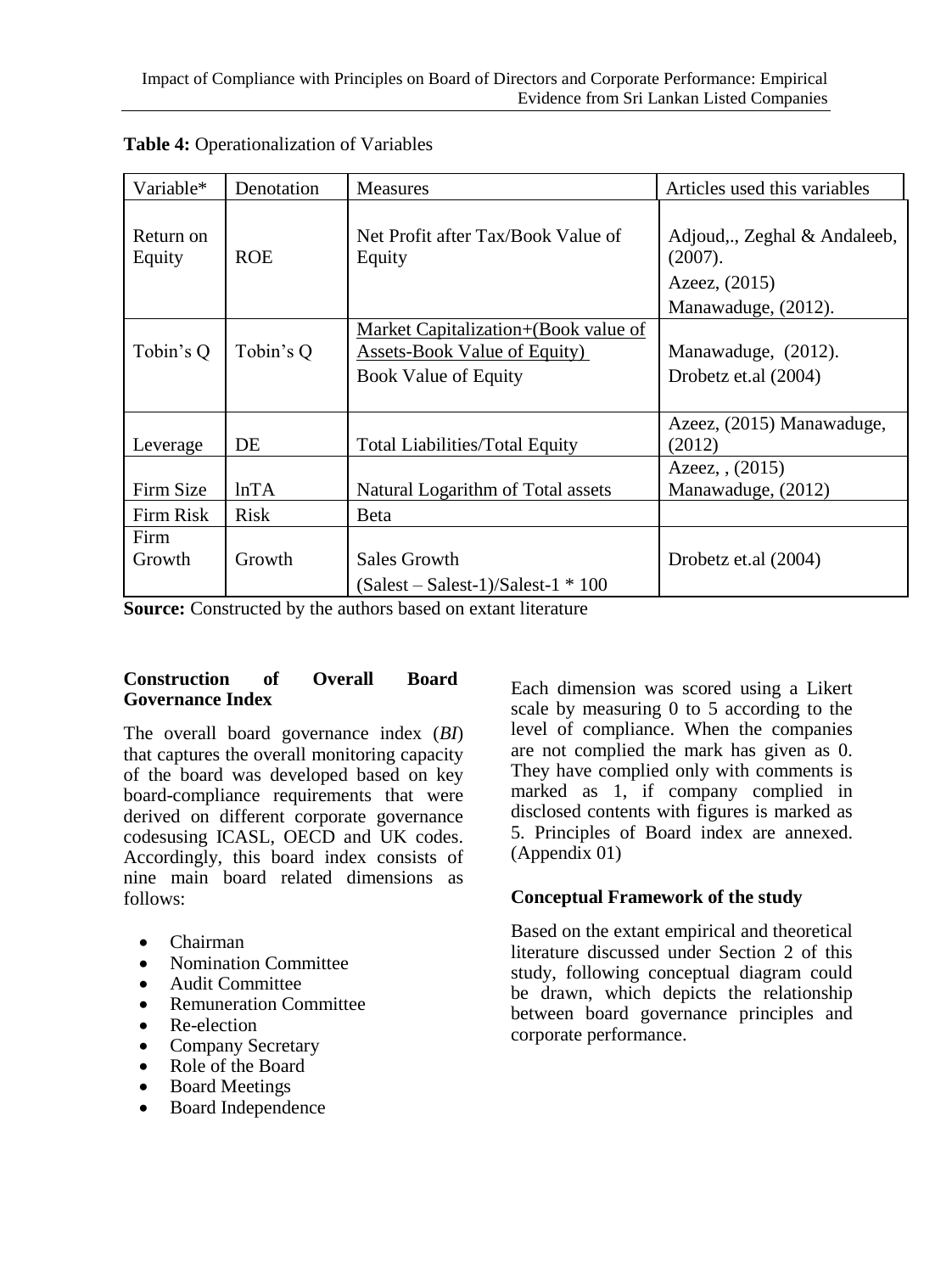

**Figure 1:** Conceptual Framework

**Source:** Constructed by the authors based on extant literature

#### **Data Analyses Strategies**

Several diagnostic tests are performed on the sample data of this thesis. Following previous researches (Alkdai & Hanefah 2012), the tests for normality, extreme outliers and multicollinearity are carried out. In addition, diagnostic tests particularly for the panel data, including contemporaneous correlation, heteroscedasticity and autocorrelation are also performed on the data.

Regression model to examine the relationship between the Board Index (*BI*) and their relationship with corporate performance and performed with Housman test for random and fixed effects. This method of analysing the relationship is supported by Madalla et al. (2001). The following regression model is used to test the hypothesis.

ROE/Tobin's  $Q = \beta_0 + \beta_1 BI + \beta_2 lnTA$ +  $\beta_3 DE + \beta_4 Growth + \beta_5 Risk + \varepsilon$ 

### **4. RESULTS & DISCUSSION**

In terms of results, the descriptive analysis of Board index (*BI*) in the period of 2009 to 2016 revealed that the level of compliance with the principles pertaining to board of directors is only 55% on an overall basis. Table 6 also illustrates descriptive statistics of board sub-dimensions for the period of 2009 to 2016, and the compliance level of board of directors related to the principles pertaining to audit committees, company secretary and role of the board is at higher levels, but the compliance levels on principles of nomination committee, reelection, board independence is at lower levels, which is observed to be less than 50%.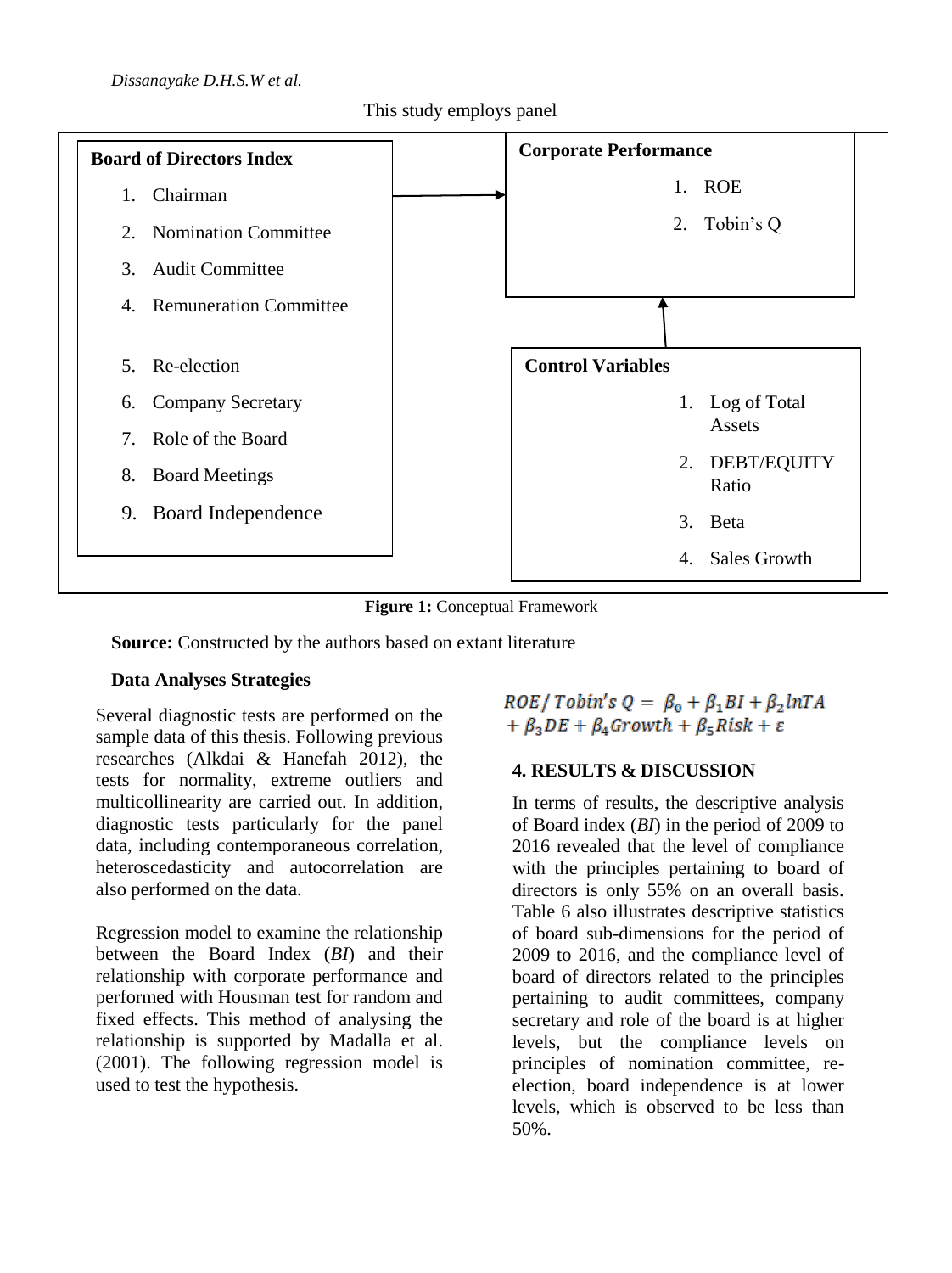|                                    | Minimum          | Mean  | Maximum | <b>Skewness</b> | Kurtosis |
|------------------------------------|------------------|-------|---------|-----------------|----------|
| Nomination Committee(NC)           | $\theta$         | 23.01 | 92.86   | 0.95            | $-0.67$  |
| Audit Committee(AC)                | $\boldsymbol{0}$ | 98.38 | 100     | $-7.89$         | 65.8     |
| <b>Remuneration Committee (RC)</b> | $\theta$         | 64.69 | 100     | 0.26            | $-1.02$  |
| Reelection(RE)                     | $\theta$         | 18.92 | 100     | 1.52            | 0.69     |
| Company Secretary(CS)              | $\theta$         | 86.49 | 100     | $-0.67$         | $-0.65$  |
| Role of the Board(BR)              | $\theta$         | 81.08 | 100     | $-1.39$         | 0.35     |
| Board Meetings(BM)                 | $\theta$         | 69.18 | 100     | $-0.7$          | $-0.74$  |
| Board Independence(IND)            | $\theta$         | 32.39 | 100     | 0.98            | $-0.19$  |
| Board Index (BI)                   | 10.58            | 54.92 | 94.07   | 0.3             | $\Omega$ |

**Table 5:** Descriptive Analysis

In terms of the correlation results, Table 7 shows that the Pearson Correlation (0.045,  $p<0.10$ ) has a positive and significant coefficient for the relationship between *BI* and firm performance as measured by *ROE*. Thus, this result indicate that *financial* performance tends to increase with the increase in the level

of compliance of board principles as measured by *BI*, as hypothesized under H<sub>5</sub>. However, unexpectedly, it shows a negative correlation  $(-0.131, p<0.05)$  with regard to Tobin"s Q, which could be attributed to the high market anomalies prevailed in the Sri Lankan context at the period of consideration.

**Table 7:** Correlation Analysis

|                         |            | Tobins   |
|-------------------------|------------|----------|
| Board Index (BI)        | <b>ROE</b> |          |
| Correlation Coefficient | 0.07       | $-0.131$ |
| $p$ -value (2-tailed)   | 0.17       |          |

**Source:** Constructed by the Authors

Table 8 shows the panel regression results with the fixed effect model after conducting Hausman test for *ROE* and *Tobin's Q* on the independent variables. The results derived from the regression analysis reveals that the Board Index has a significant  $(p<.10)$  positive relationship with the firm financial performance as measured by *ROE*.

**Table 8:** Results of Regression

|                       | Model 1-with ROE |            |       | Model 2-Tobins O |            |          |
|-----------------------|------------------|------------|-------|------------------|------------|----------|
| Independent Variables | Coefficient      | Std. Error | P > t | Coefficient      | Std. Error | P > t    |
| BI                    | 0.309            | 0.18       | 0.087 | $-0.001$         | 0.009      | 0.948    |
| Growth                | $\theta$         | 0          | 0.141 | $\Omega$         | 0          | 0.369    |
| lnTA                  | $-7.374$         | 3.435      | 0.032 | $-0.701$         | 0.097      | $\Omega$ |
| DE                    | $-0.345$         | 3.398      | 0.919 | 0.028            | 0.01       | 0.007    |
| Risk                  | 0.662            | 1.103      | 0.549 | 0.144            | 0.032      | 0        |
| Constant              | 112.417          | 57.053     | 0.049 | 12.578           | 1.877      | 0        |

**Source:** Constructed by the Authors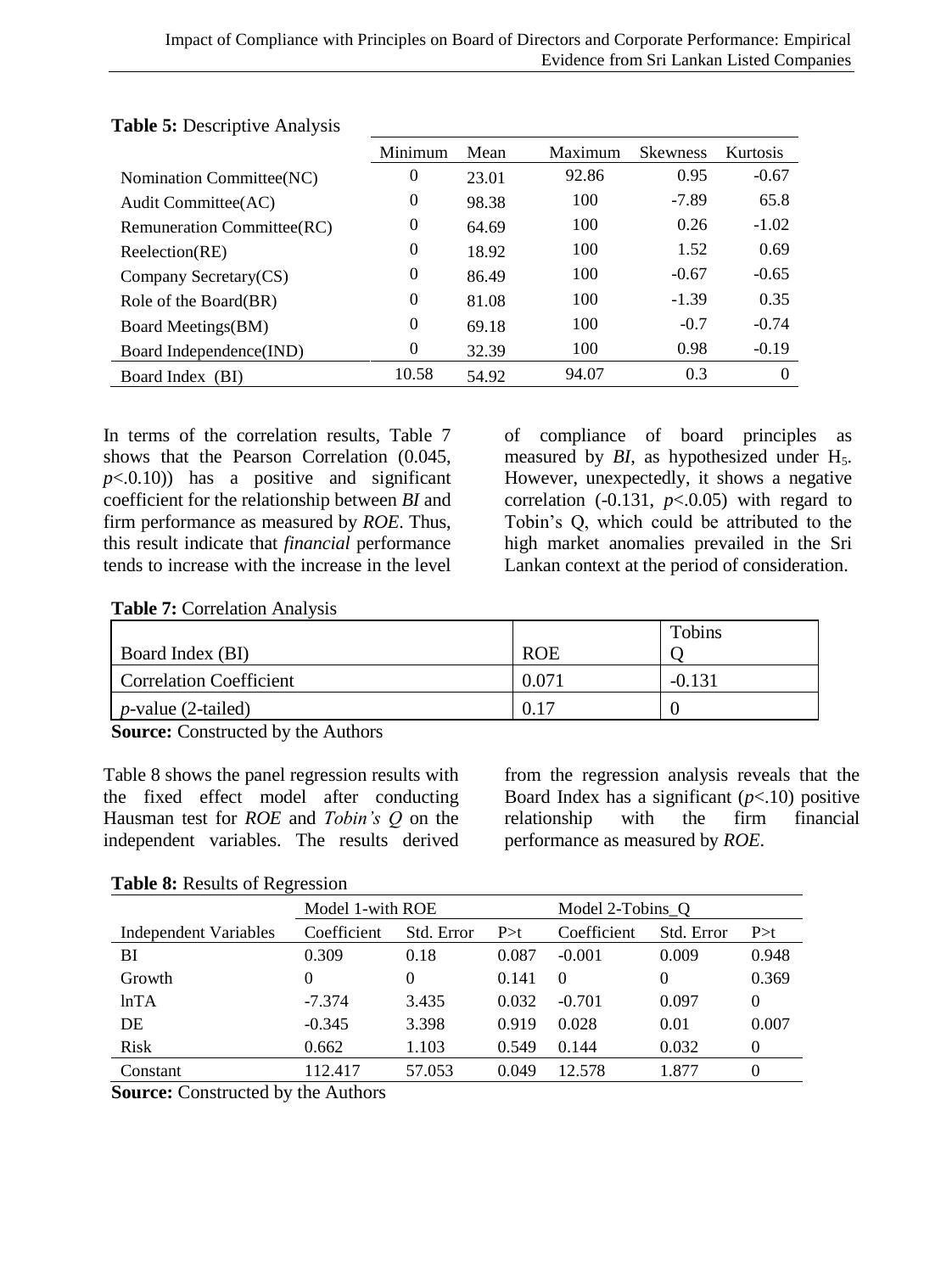Table 9 illustrates the results of regression analysis for Return on Equity. The results derived from the regression analysis reveals that the Board Independence has a significant positive relationship with the firm performance measured with ROE. ( $\beta$ =0.037,  $\rho$ <0.005). Therefore this study supports H1. Next Nomination Committee and Audit Committee exhibit a significant positive relationship with the firm performance measured with ROE. ( $β=0.700$ , 0.068,  $ρ<0.005$ ) but remuneration committee exhibit no relationship with ROE. Afterwards board meetings and Firm performance exhibit negative relationship with ROE. (β=-0.032,ρ < 0.005). This will not support.

H3 and supports with Stewardship theory. Company Secretary exhibit negative significant relationship with ROE.  $(\beta = 0.135,$ ρ<0.005). Re-election procedure exhibits positive significant relationship with ROE.  $(0.030, p<0.1)$  but role of board and chairman exhibits no relationship with ROE. According to the results of regression analysis with Tobins\_Q the remuneration committee and board meetings have significant negative relationship but no relationship with other variables.

|                           | Model 1-with ROE |            |       | Model 2-Tobins Q |       |       |
|---------------------------|------------------|------------|-------|------------------|-------|-------|
|                           |                  |            |       |                  | Std.  |       |
| Variable                  | Coefficient      | Std. Error | Prob. | Coefficient      | Error | Prob. |
| C                         | 11.058           | 18.382     | 0.548 | 9.404            | 0.668 | 0.000 |
| Board_Independence        | 0.037            | 0.009      | 0.000 | 0.000            | 0.001 | 0.811 |
| Board_Meetings            | $-0.032$         | 0.014      | 0.027 | 0.002            | 0.001 | 0.018 |
| Company_Secretary         | $-0.135$         | 0.047      | 0.004 | $-0.002$         | 0.002 | 0.197 |
| Chairman                  | 0.005            | 0.023      | 0.839 | 0.001            | 0.001 | 0.322 |
| Audit_Committee           | 0.700            | 0.187      | 0.000 | 0.001            | 0.002 | 0.551 |
| Nomination_Committee      | 0.068            | 0.017      | 0.000 | 0.001            | 0.001 | 0.655 |
| Remunration_Committee     | $-0.210$         | 0.129      | 0.104 | $-0.011$         | 0.005 | 0.032 |
| Relection                 | 0.030            | 0.010      | 0.004 | 0.001            | 0.000 | 0.043 |
| Role_Of_The_Board         | 0.017            | 0.040      | 0.672 | 0.002            | 0.002 | 0.338 |
| <b>B</b> eta              | 0.006            | 0.185      | 0.972 | 0.107            | 0.013 | 0.000 |
| Debt_Equity               | $-0.944$         | 0.287      | 0.001 | 0.031            | 0.006 | 0.000 |
| Sales                     | 0.000            | 0.000      | 0.004 | 0.000            | 0.000 | 0.226 |
| Lntotal_Assets            | $-2.691$         | 0.488      | 0.000 | $-0.473$         | 0.036 | 0.000 |
| R-squared                 | 0.815            |            |       | 0.749            |       |       |
| <b>Adjusted R-squared</b> | 0.780            |            |       | 0.702            |       |       |
| Prob(F-statistic)         | 0.000            |            |       | 0.000            |       |       |
| Durbin-Watson stat        | 1.582            |            |       | 1.910            |       |       |

**Table 9:** Results of Regression with sub-indexes

**Source:** Constructed by the Authors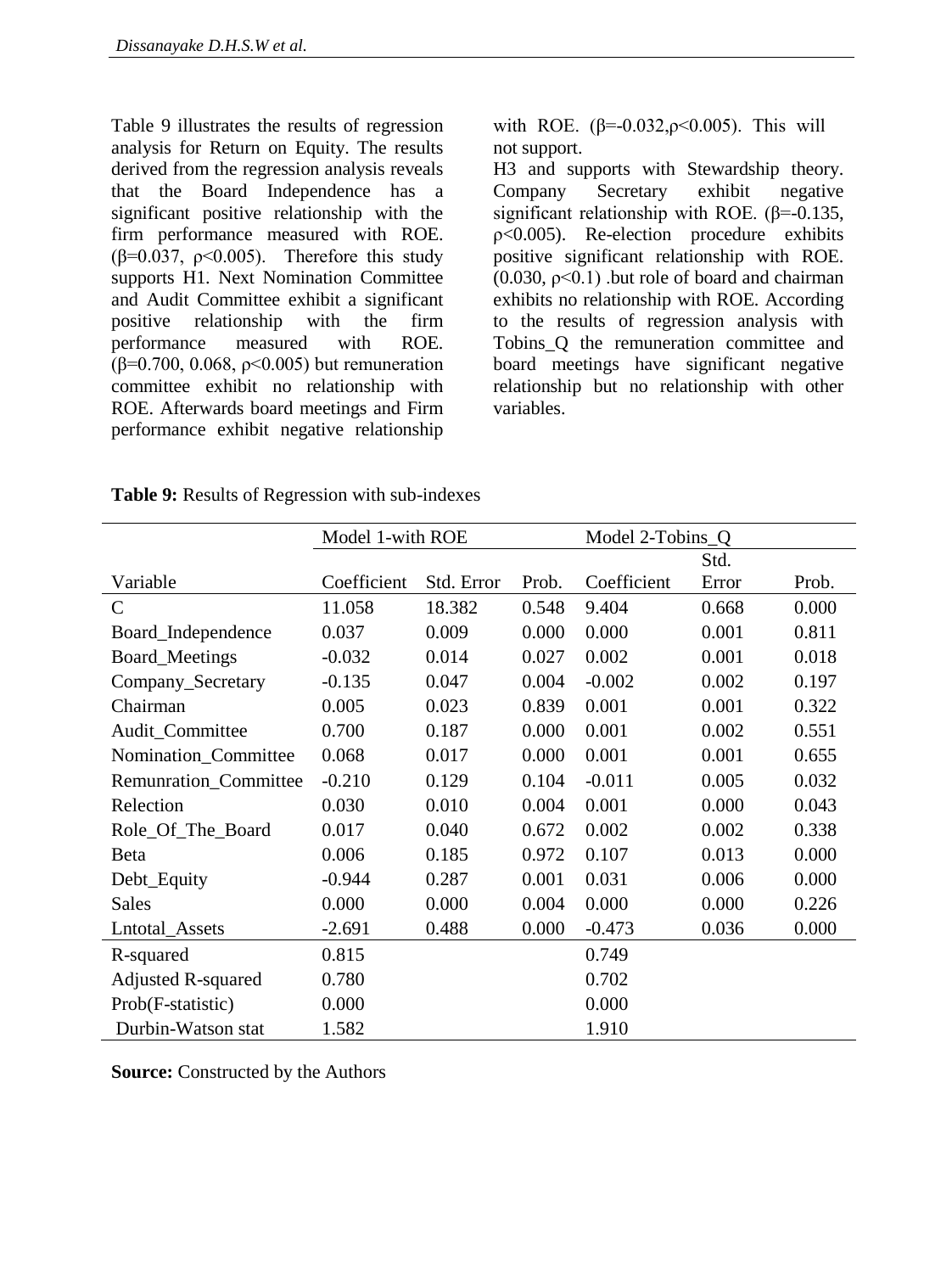#### **6. CONCLUSION / FURTHER WORK**

This study has examined the relationship between compliance with board governance principles (*BI*) and firm performance of listed firms in Sri Lanka. The BI consists of nine main principles including principles on chairmanship, nomination committee, audit committee, remuneration committee, reelection of directors, company secretary, role of the board, board meetings and board independence.

The findings indicated that the average level of BI is only 55% in the Sri Lankan listed companies and there are considerable variations in level of compliance between the different companies; which shows inadequate board governance compliance levels in Sri Lanka. In terms of the relationship between board governance compliance and level of performance, the correlation and panel regression results suggest that *BI* is positively associated with firm financial performance but BI is negatively associated with the market performance. This paper provides mixed evidence on the association between compliance of principles related to board of directors and firm financial performance for a large panel of listed companies in the Sri Lankan context, which is also consistent with prior studies (Adams, Hermalin, & Weisbach 2010, Renders, Gaeremynck, & Sercu 2010). This study further suggest compliance with board independence, audit committee and nomination committee impact on positive financial performance whereas board meeting and company secretary impact on negative financial performance.

Accordingly, the study provides empirical evidence for the assertions made by the agency theory. Further, this study is expected to have significant policy implications where policy makers should consider strengthening corporate governance principles related to boards, in order to enhance their financial performance. This study is methodologically significant as the board index has prepared in the Sri Lankan context with an archival data analysis.

In terms of limitations, this study only considered principles related to the board of directors and for the period of 2009 to 2016. Accordingly, future research could expand the scope of corporate governance dimensions as well as expand the period considered.

### **REFERENCES**

ADAMS, RENEE B., BENJAMIN E. HERMALIN, and MICHAEL S. WEISBACH. 2010. "The Role of Boards of Directors in Corporate Governance: A Conceptual Framework and Survey." Journal of Economic Literature, 48 (1): 58-107.

ADJOUD, F., ZEGHAL, D., & ANDALEEB, S. 2007. The effect of board"s quality on performance: A study of Canadian firms. Corporate Governance 15, 623-635.

AGRAWAL, A., & KNOEBER, C. R. 1996. Firm performance and mechanisms to control agency problems between managers and shareholders. Journal of Financial and Quantitative Analysis, 31(3), 377–397.

AZEEZ, A.A., 2015. Corporate governance and firm performance: evidence from Sri Lanka. Journal of Finance, 3(1), pp.180-189.

BAYSINGER, B.D. and BUTLER, H.N., 1985. Corporate governance and the board of directors: Performance effects of changes in board composition. Journal of Law, Economics, & Organization, 1(1), pp.101- 124.

BHAGAT, S. and BLACK, B., 2001. The non-correlation between board independence and long-term firm performance. J. CorP. l., 27, p.231.

BHAGAT, S., & BLACK, B. S. 1999. The uncertain relationship between board composition and firm performance. Business Lawyer, 54(3), 921–963.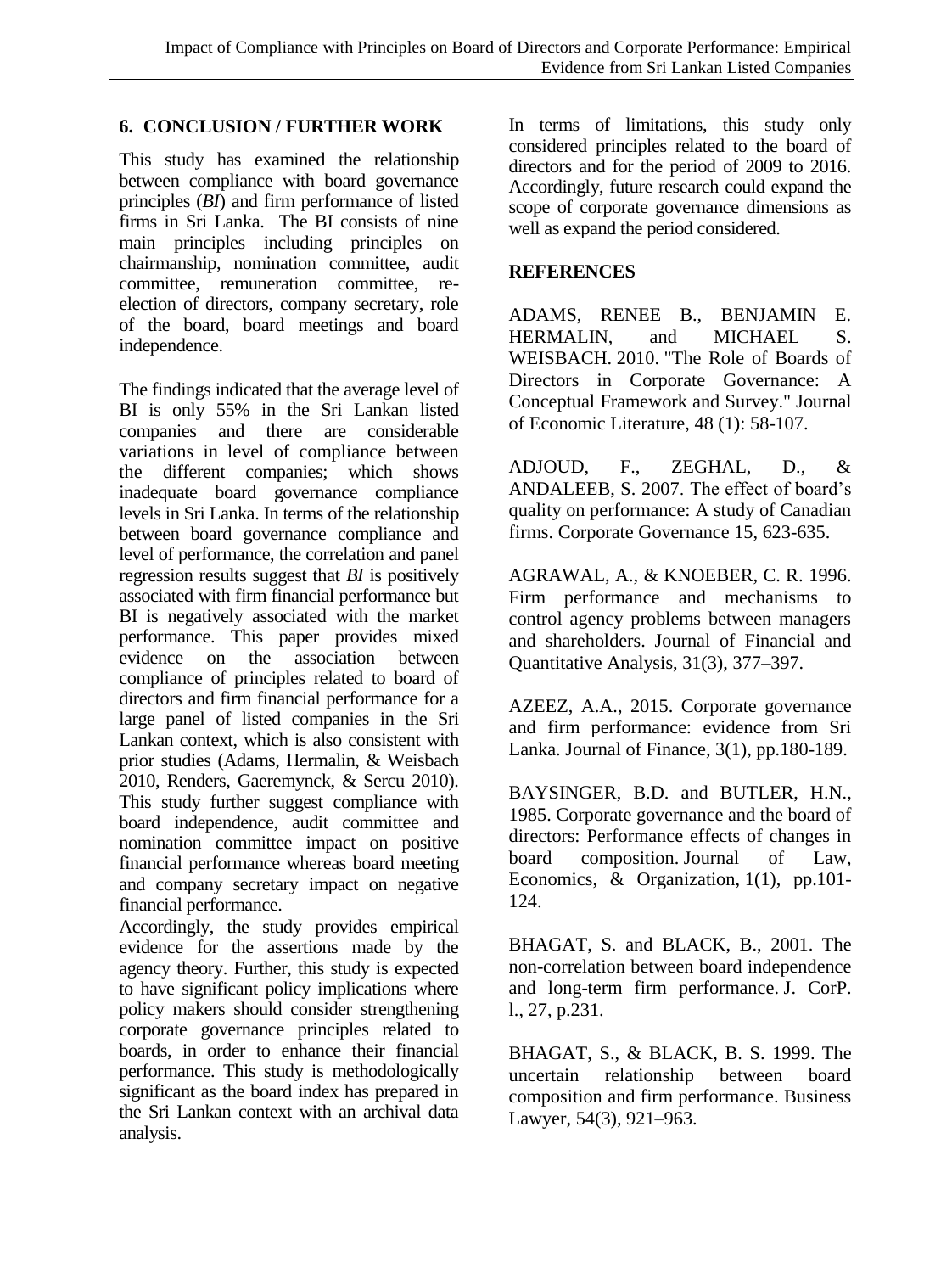BOYD, B. K. 1995 CEO Duality and Firm Performance: A Contingency Model, Strategic Management Journal, 16(4), 301– 312.

BRICKLEY, J.A., COLES, J.L. AND JARRELL, G., 1997. Leadership structure: Separating the CEO and chairman of the board. Journal of corporate Finance, 3(3), pp.189-220.

CADBURY, A., 1992. The code of best practice. Report of the Committee on the Financial Aspects of Corporate Governance, Gee and Co Ltd, 27.

CARVER, J., 2010. A case for global governance theory: Practitioners avoid it, academics narrow it, the world needs it. Corporate Governance: An International Review, 18(2), pp.149-157.

CHAGANTI, R.S., MAHAJAN, V. and SHARMA, S., 1985. Corporate board size, composition and corporate failures in retailing industry [1]. Journal of management studies, 22(4), pp.400-417.

CHOI, J.J., PARK, S.W. and YOO, S.S., 2007. The value of outside directors: Evidence from corporate governance reform in Korea. Journal of Financial and Quantitative Analysis, 42(4), pp.941-962.

DAILY, C. M. and DALTON, D. R. 1997,CEO and board chair roles held jointly or separately: Much ado about nothing? Academy of Management Executive, 11, 3, 11-20.

DAILY, C.M. and DALTON, D.R., 1992. The relationship between governance structure and corporate performance in entrepreneurial firms. Journal of Business Venturing, 7(5), pp.375-386.

DIONNE, G. and TRIKI, T., 2005. Risk

management and corporate governance: The importance of independence and financial knowledge for the board and the audit committee. Cahier de recherche/Working Paper, 5, p.15.

HAREENDRA DISSABANDARA, 2010 Corporate Governance Best Practices and Current Views based on Evidence from Sri Lankan Corporate Boards . Listed Company Directors' Conference of the Securities & Exchange Commission of Sri Lanka.

DONALDSON, L. and DAVIS, J.H. 1994, "Boards and company performance –<br>research challenges the conventional research challenges the conventional wisdom", Corporate Governance, Vol. 2 No. 3, pp. 151-160.

DULEWICZ, V. and HERBERT, P., 2004. Does the composition and practice of boards of directors bear any relationship to the performance of their companies?. Corporate Governance: An International Review, 12(3), pp.263-280.

DROBETZ, W., SCHILLHOFER, A. and ZIMMERMANN, H., 2004. Corporate governance and expected stock returns: Evidence from Germany. European financial management, 10(2), pp.267-293.

EZZAMEL, M. and WATSON, R., 1993. Organizational Form, Ownership Structure and Corporate Performance: A Contextual Empirical Analysis of UK Companies 1. British Journal of Management, 4(3), pp.161-17.

FAMA, EF and JENSEN, MC 1983, "Agency problems and residual claims", Journal of law and economics, vol. 26, no. 2, pp. 327–349.

FRANCIS, B.B., HASAN, I. and WU, Q., 2012. Do corporate boards matter during the current financial crisis?. Review of Financial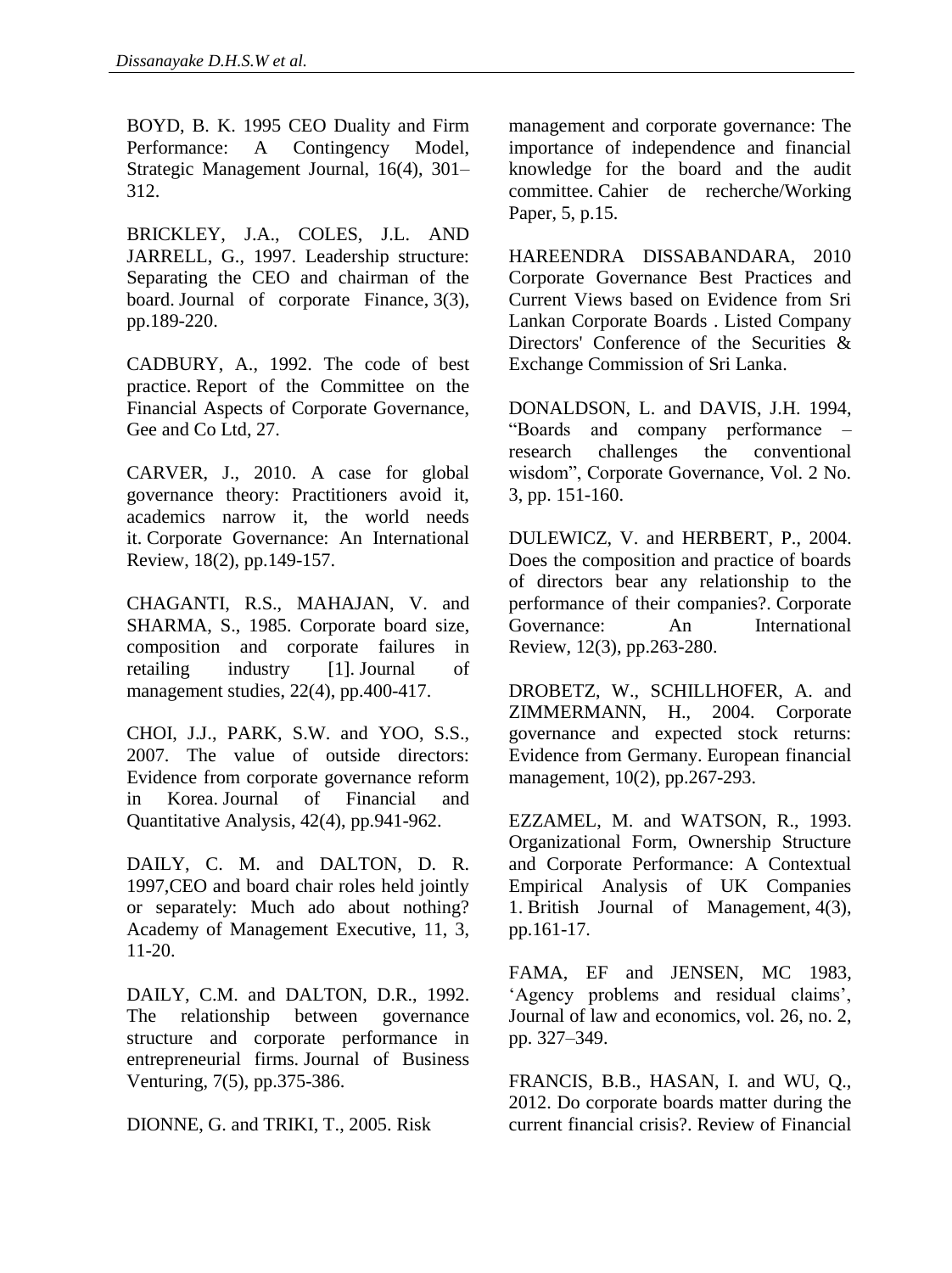Economics, 21(2), pp.39-52.

GRACE, M., IRELAND, A. and DUNSTAN, K., 1995. Board composition, non-executive directors' characteristics and corporate financial performance. Asia-Pacific Journal of Accounting, 2(1), pp.121- 137.

HILLMAN, A. J., NICHOLSON, G. J., & SHROPSHIRE, C. 2008. Directors' multiple role identities, identification and board monitoring and resource provision. Organization Science, 19: 441-456.

HOSSAIN, M.A., PREVOST, & ROA, R.2001. Corporate Governance in New Zealand: The effect of the 1993 Companies Act on the relation between board composition and firm performance. Pacific Basin Finance Journal, 9, pp.119-145.

HUSSEY, J. and HUSSEY, R., 1997. Business research.& Klein, A., 1998. Firm performance and board committee structure. The Journal of Law and Economics, 41(1), pp.275-304.

MADDALA, G. S.,HONGY Li &,V,K Srivastava . (2001), "A Comparative Study of Different Shrinkage Estimators for Panel Data Models", ANNALS OF ECONOMICS AND FINANCE, 2, pp. 1–30. Available at: http://aeconf.com/Articles/May2001/aef0201 01.pdf (Accessed: 5 April 2015).

MAK, Y.T. and KUSNADI, Y., 2005. Size really matters: Further evidence on the negative relationship between board size and firm value. Pacific-Basin Finance Journal, 13(3), pp.301-318.

MANAWADUGE, A.S., 2012. Corporate governance practices and their impacts on corporate performance in an emerging market: the case of Sri Lanka.

MONKS,ROBERT AG and NELL MINOW

1996 watchng the watchers: Corporate Governance for the 21st Century, Blackwell Publishing.

NTIM, C.G. and OSEI, K.A., 2011. The impact of corporate board meetings on corporate performance in South Africa. African Review of Economics and Finance, 2(2), pp.83-103.

OECD 1999 OECD Principles of Corporate Governance. Paris: OECD.

PEARCE, J.A. and ZAHRA, S.A., 1991. The relative power of CEOs and boards of directors: Associations with corporate performance. Strategic management journal, 12(2), pp.135-153.

RASHID, A., De ZOYSA, A., LODH, S. and RUDKIN, K., 2010. Board composition and firm performance: Evidence from Bangladesh. Australasian Accounting, Business and Finance Journal, 4(1), pp.76- 95.

RECHNER, P.L. and DALTON, D.R., 1986. Board composition and shareholder wealth: An empirical assessment. International Journal of Management, 3(2), pp.86-92.

RENDERS, A., GAEREMYNCK, A., & SERCU, P. 2010. Corporate-governance ratings and company performance: A cross-European study. Corporate Governance: An International Review, 18(2), 87–106.

SANDA, A.U, A.S, MIKAILU and T, GARBA, 2005: "Corporate governance mechanisms and firm financial performance in Nigeria", AERC Research Paper 149, Nairobi.

TRICKER,B.2015 Corporate Governance; Principles,Policies and Practices, Oxford University Press Inc,UK

VAFEAS,N.,&THEODOROU, E. 1998. The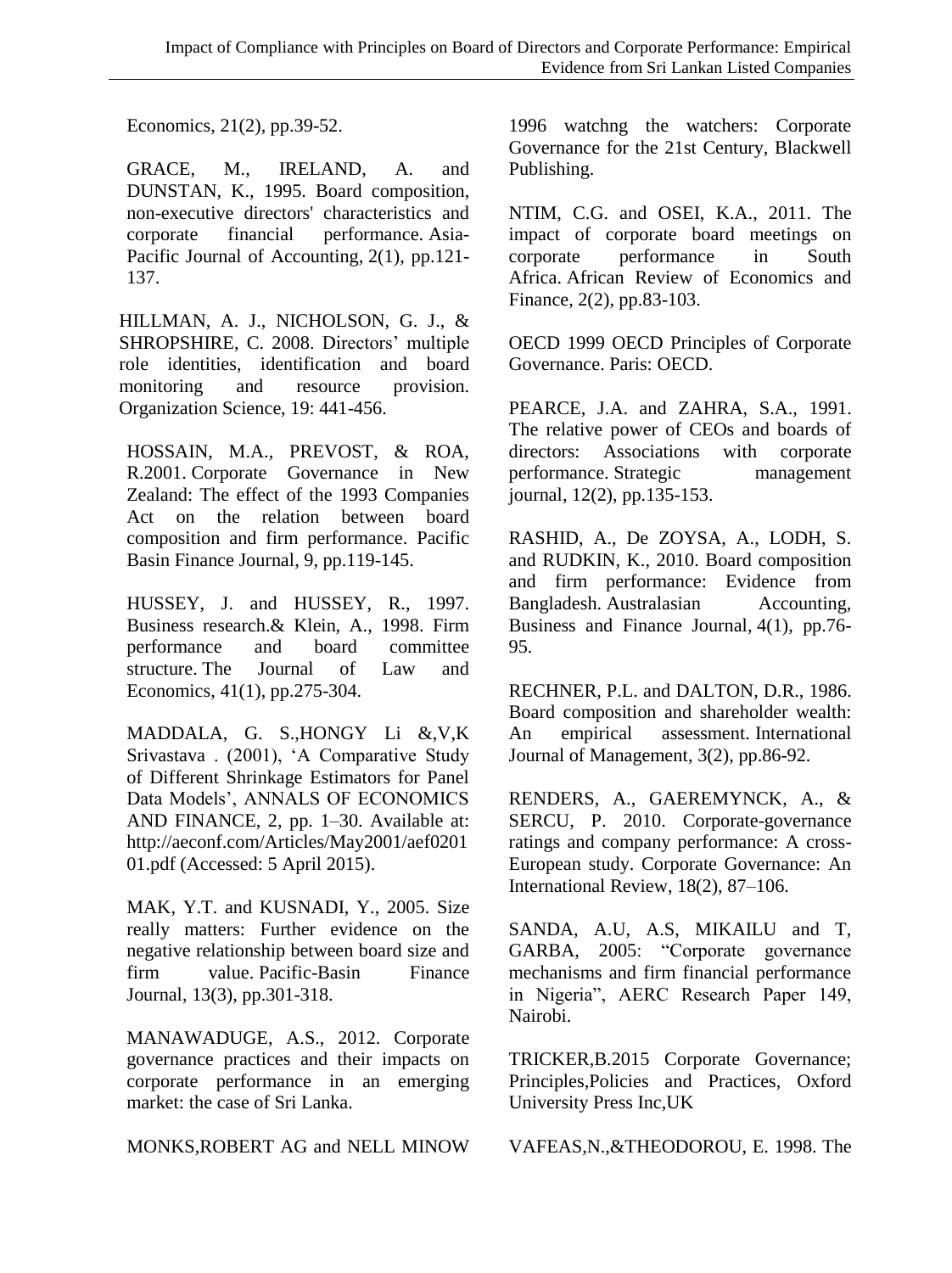association between board structure and firm performance in theUK. British Accounting Review, 30(4), 383–407.

VAN ESSEN, M., VAN OOSTERHOUT, J.H. and Carney, M., 2012. Corporate boards and the performance of Asian firms: A metaanalysis. Asia Pacific Journal of Management, 29(4), pp.873-905.

WEIR, C., LAING,D., & MCKNIGHT, P. J. 2002. Internal and external governancemechanisms: Their impact on the performance of large UK companies. Journal of Business Finance & Accounting, 29(5–6), 579–611.

YERMACK, D., (1996). Higher market valuation of companies with a small board of directors. Journal of financial economics, 40(2), pp.185-211.

## **APPENDIX**

# **Appendix 01-Principles of Board Index Chairman**

- 1. The annual report should identify the chairman, the deputy chairman (where there is one), the chief executive, the senior independent director and the chairmen and members of the board committees.
- 2. The chairman should hold meetings with the non-executive directors without the executives present.
- 3. For the appointment of a chairman, the nomination committee should prepare a<br>job specification, including an job specification, including an assessment of the time commitment expected, recognising the need for availability in the event of crises.
- 4. A chairman"s other significant commitments should be disclosed to the board before appointment and included in the annual report.
- 5. changes to such commitments should be reported to the board as they arise, and their impact explained in the next annual

report.

- 6. The chairman should ensure that new directors receive a full, formal and tailored induction on joining the board directors should avail themselves of opportunities to meet major shareholders.
- 7. The chairman should regularly review and agree with each director their training and development needs.

#### **Nomination Committee**

- 1. Boards should consider assigning a sufficient number of non-executive board members capable of exercising independent judgement to tasks where there is a potential for conflict of interest.
- 2. There should be a nomination committee which should lead the process for board appointments and make recommendations to the board.
- 3. A majority of members of the committee should be independent non-executive directors.
- 4. The chairman or an independent nonexecutive director should chair the committee, but the chairman should not chair the nomination committee when it is dealing with the appointment of a successor to the chairmanship.
- 5. The nomination committee should make available its terms of reference, explaining its role and the authority delegated to it by the board.
- 6. The nomination committee should evaluate the balance of skills, experience, independence and knowledge on the board and, in the light of this evaluation, prepare a description of the role and capabilities required for a particular appointment.
- 7. Non-executive directors should be appointed for specified terms subject to re-election and to statutory provisions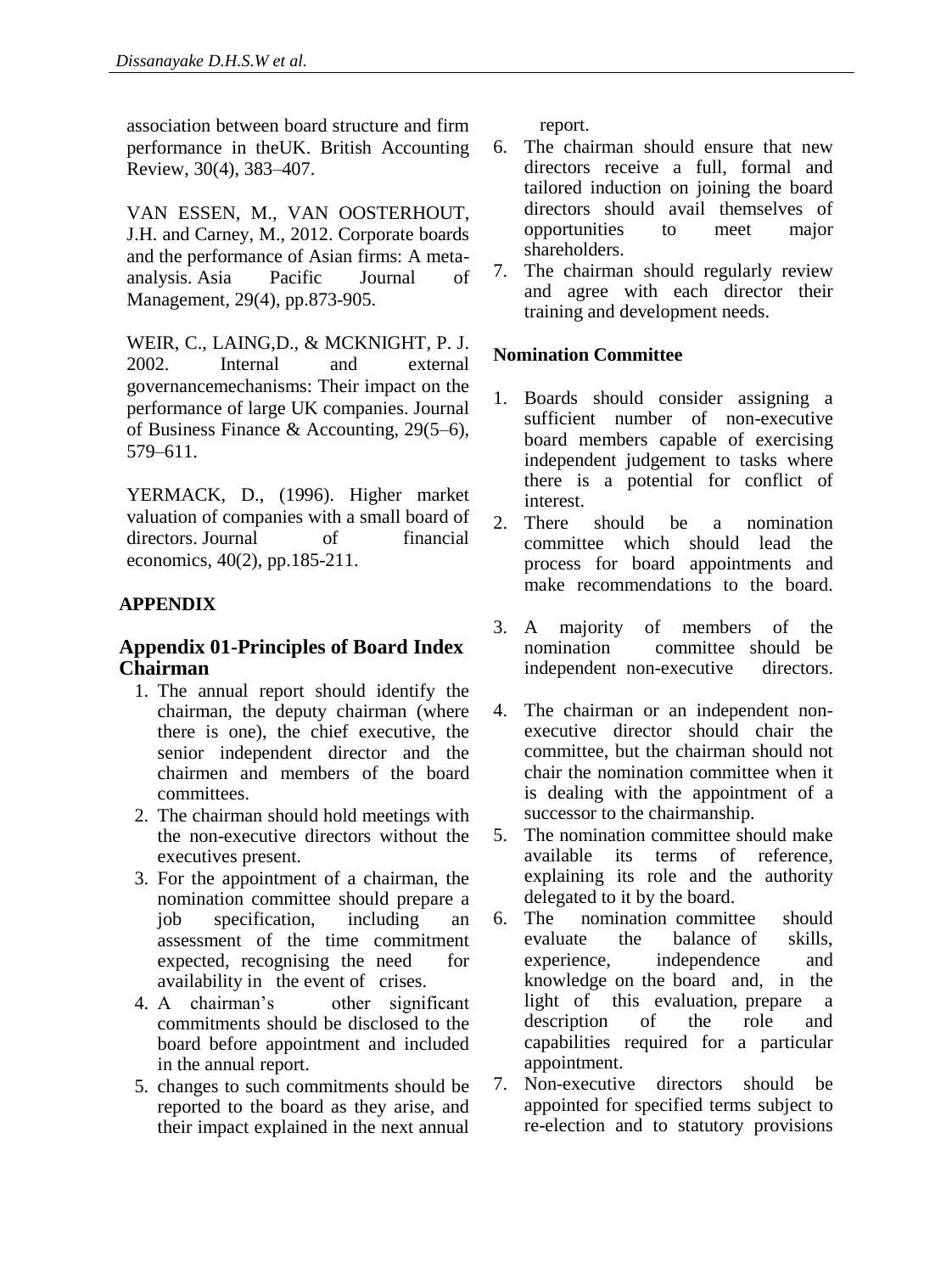relating to the removal of a director.

- 8. Any term beyond six years for a nonexecutive director should be subject to particularly rigorous review, and should take into account the need for progressive refreshing of the board.
- 9. A separate section of the annual report should describe the work of the nomination committee, including the process it has used in relation to board appointments.
- 10. This section should include a description of the board"s policy on diversity, including gender, any measurable objectives that it has set for implementing the policy, and progress on achieving the objectives.
- 11. The terms and conditions of appointment of non-executive directors should be made available for inspection
- 12. The letter of appointment should set out the expected time commitment.
- 13. Non-executive directors should undertake that they will have sufficient time to meet what is expected of them.
- 14. Their other significant commitments should be disclosed to the board before appointment, with a broad indication of the time involved and the board should be informed of subsequent changes.

# **Audit Committee**

- 1. The board should satisfy itself that at least one member of the audit committee has recent and relevant financial experience
- 2. The main role and responsibilities of the audit committee should be set out in written terms of reference
- 3. The terms of reference of the audit committee, including its role and the authority delegated to it by the board, should be made available
- 4. Where requested by the board, the audit committee should provide advice on whether the annual report and accounts,

taken as a whole, is fair, balanced and understandable and provides the information necessary for shareholders to assess the company"s position and performance, business model and strategy

- 5. The audit committee should review arrangements by which staff of the company may, in confidence, raise concerns about possible improprieties in matters of financial reporting or other matters.
- 6. The audit committee"s objective should be to ensure that arrangements are in place for the proportionate and independent investigation of such matters and for appropriate follow-up act
- 7. The audit committee should monitor and review the effectiveness of the internal audit activities.
- 8. Where there is no internal audit function, the audit committee should consider annually whether there is a need for an internal audit function and make a recommendation to the board, and the reasons for the absence of such a function should be explained in the relevant section of the annual report
- 9. The audit committee should have primary responsibility for making a recommendation on the appointment, reappointment and removal of the external auditors.
- 10. If the board does not accept the audit committee"s recommendation, it should include in the annual report, and in any papers recommending appointment or reappointment, a statement from the audit committee explaining the recommendation and should set out reasons why the board has taken a different position.
- 11. A separate section of the annual report should describe the work of the committee in discharging its responsibilities.
- 12. The significant issues that the committee considered in relation to the financial statements, and how these issues were addressed;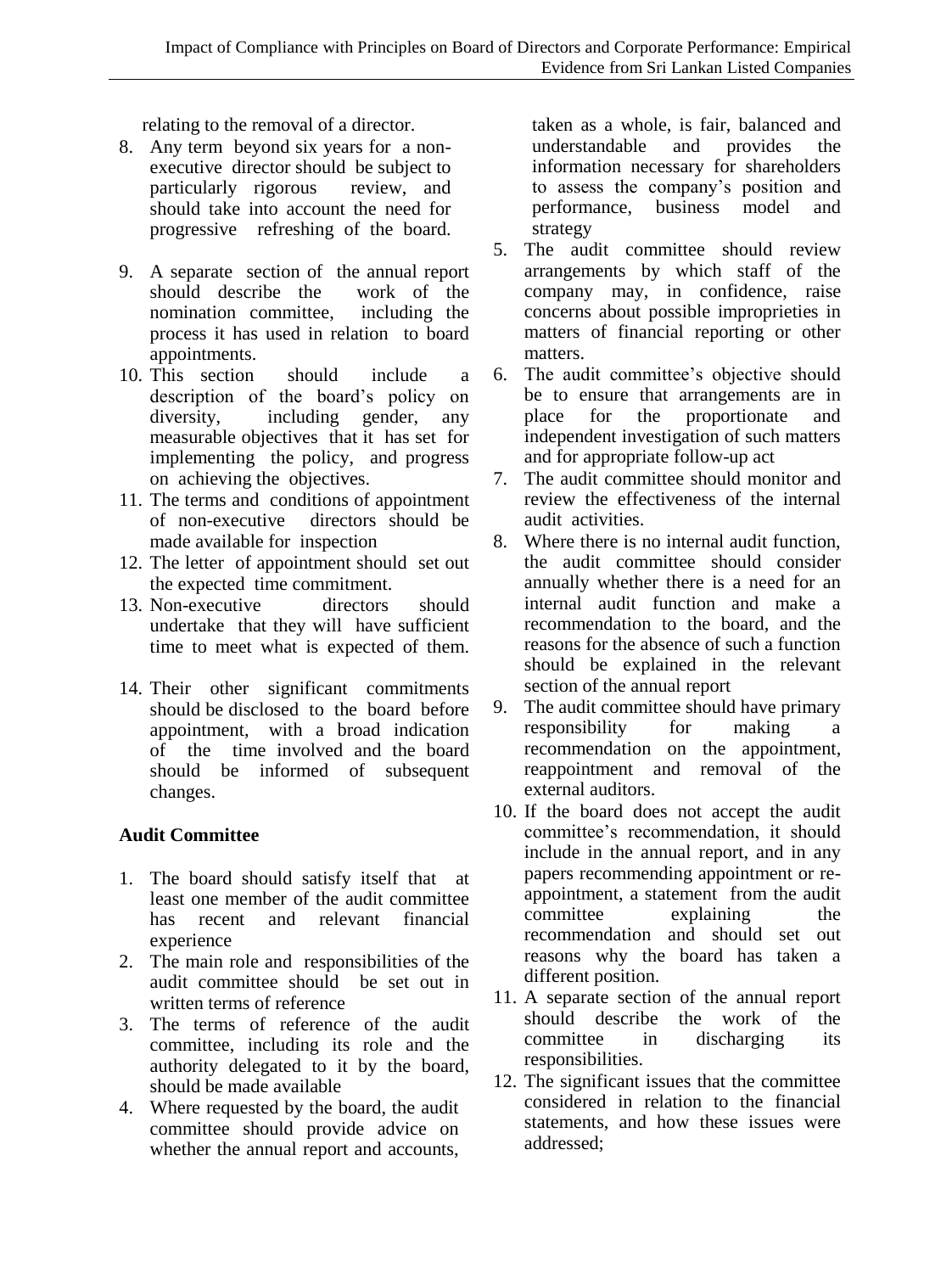- 13. An explanation of how it has assessed the effectiveness of the external audit process and the approach taken to the appointment or reappointment of the external auditor , and information on the length of tenure of the current audit firm and when a tender was last conducted
- 14. If the external auditor provides non-audit services, an explanation of how auditor objectivity and independence are safeguarded.

#### **Remuneration Committee**

- 1. In designing schemes of performancerelated remuneration for executive directors, the remuneration committee should follow the provisions in Schedule A to this Code.
- 2. Schemes should include provisions that would enable the company to recover sums paid or withhold the payment of any sum, and specify the circumstances in which it would be appropriate
- 3. Where a company releases an executive director to serve as a non-executive director elsewhere, the remuneration report should include a statement as to whether or not the director will retain such earnings and, if so, what the remuneration is.
- 4. Levels of remuneration for non-executive directors should reflect the time commitment and responsibilities of the role. Remuneration for non-executive directors should not include share options or other performance-related elements.
- 5. If, exceptionally, options are granted, shareholder approval should be sought in advance and any shares acquired by exercise of the options should be held until at least one year after the nonexecutive director leaves the board.
- 6. The remuneration committee should carefully consider what compensation commitments (including pension contributions and all other elements) their

directors "terms of appointment would entail in the event of early termination. The aim should be to avoid rewarding poor performance.

- 7. they should take a robust line on reducing compensation to reflect departing directors' obligations to mitigate loss.
- 8. Notice or contract periods should be set at one year or less.<br>The board
- 9. The board should establish a remuneration committee of at least three, or in the case of smaller companies two,<br>independent non-executive directors. independent non-executive
- 10. In addition the company chairman may also be a member of, but not chair, the committee if he or she was considered independent on appointment as chairman.
- 11. The remuneration committee should make available its terms of reference, explaining its role and the authority delegated to it by the board.
- 12. Where remuneration consultants are appointed, they should be identified in the annual report and a statement made as to whether they have any other connection with the company.
- 13. The remuneration committee should have delegated responsibility for setting remuneration for all executive directors and the chairman, including pension rights and any compensation payments.
- 14. The committee should also recommend and monitor the level and structure of remuneration for senior management.
- 15. The board itself or, where required by the Articles of Association, the shareholders should determine the remuneration of the non-executive directors within the limits set in the Articles of Association.
- 16. Where permitted by the Articles, the board may however delegate this responsibility to a committee, which might include the chief executive.<br>Shareholders should be
- 17. Shareholders should be invited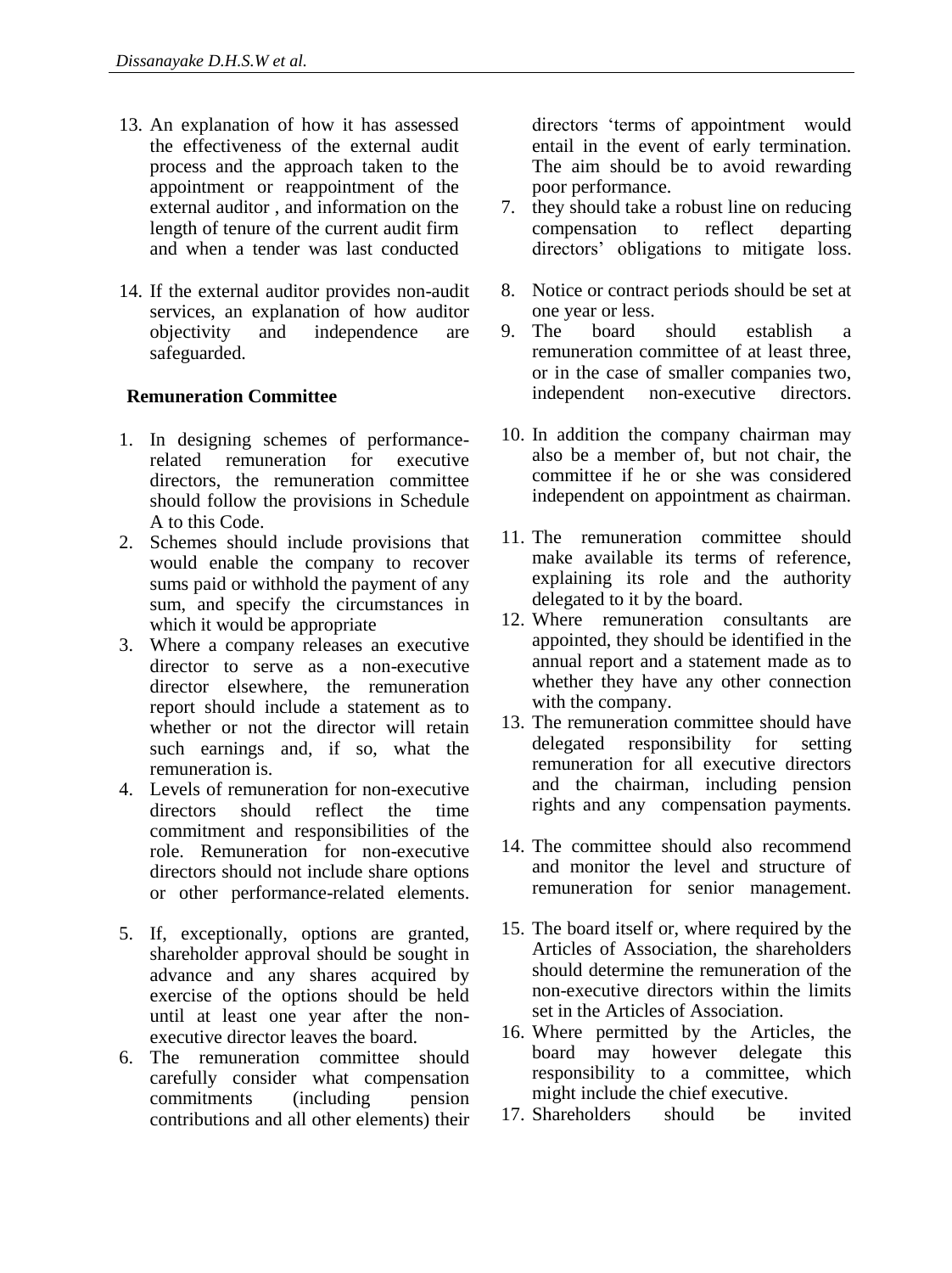specifically to approve all new long-term incentive schemes (as defined in the Listing Rules23) and significant changes to existing schemes, save in the circumstances permitted by the Listing Rules.

# **Re-election**

- 1. All other directors should be subject to election by shareholders at the first annual general meeting after their appointment, and to re-election thereafter at intervals of no more than three years.
- 2. Non-executive directors who have served longer than nine years should be subject to annual re-election.
- 3. The names of directors submitted for election or re-election should be accompanied by sufficient biographical details and any other relevant information to enable shareholders to take an informed decision on their election.
- 4. The board should set out to shareholders in the papers accompanying a resolution to elect a non-executive director why they believe an individual should be elected.
- 5. chairman should confirm to shareholders when proposing re-election that, following formal performance evaluation, the individual"s performance continues to be effective and to demonstrate commitment to the role.

## **Board evaluation - self and group**

- 1. The board should state in the annual report how performance evaluation of the board, its committees and its individual directors has been conducted.
- 2. The non-executive directors, led by the senior independent director, should be responsible for performance evaluation of the chairman, taking into account the views of executive directors

## **Company Secretary**

- 1. The board should ensure that directors, especially non-executive directors, have access to independent professional advice at the company"s expense where they judge it necessary to discharge their responsibilities as directors.
- 2. All directors should have access to the advice and services of the company secretary, who is responsible to the board for ensuring that board procedures are complied with.
- 3. Both the appointment and removal of the company secretary should be a matter for the board as a whole.

# **Role of the Board**

- 1. Board members should act on a fully informed basis, in good faith, with due diligence and care, and in the best interest of the company and the shareholders.
- 2. The annual report should include a statement of how the board operates, including a high level statement of which types of decisions are to be taken by the board and which are to be delegated to management.

# **Board Meetings**

- 1. It should also set out the number of meetings of the board and those committees and individual attendance by directors.
- 2. The board should meet sufficiently regularly to discharge its duties effectively.
- 3. There should be a formal schedule of matters specifically reserved for its decision.

# **Board Independence**

1. The board should appoint one of the independent non-executive directors to be the senior independent director to provide a sounding board for the chairman and to